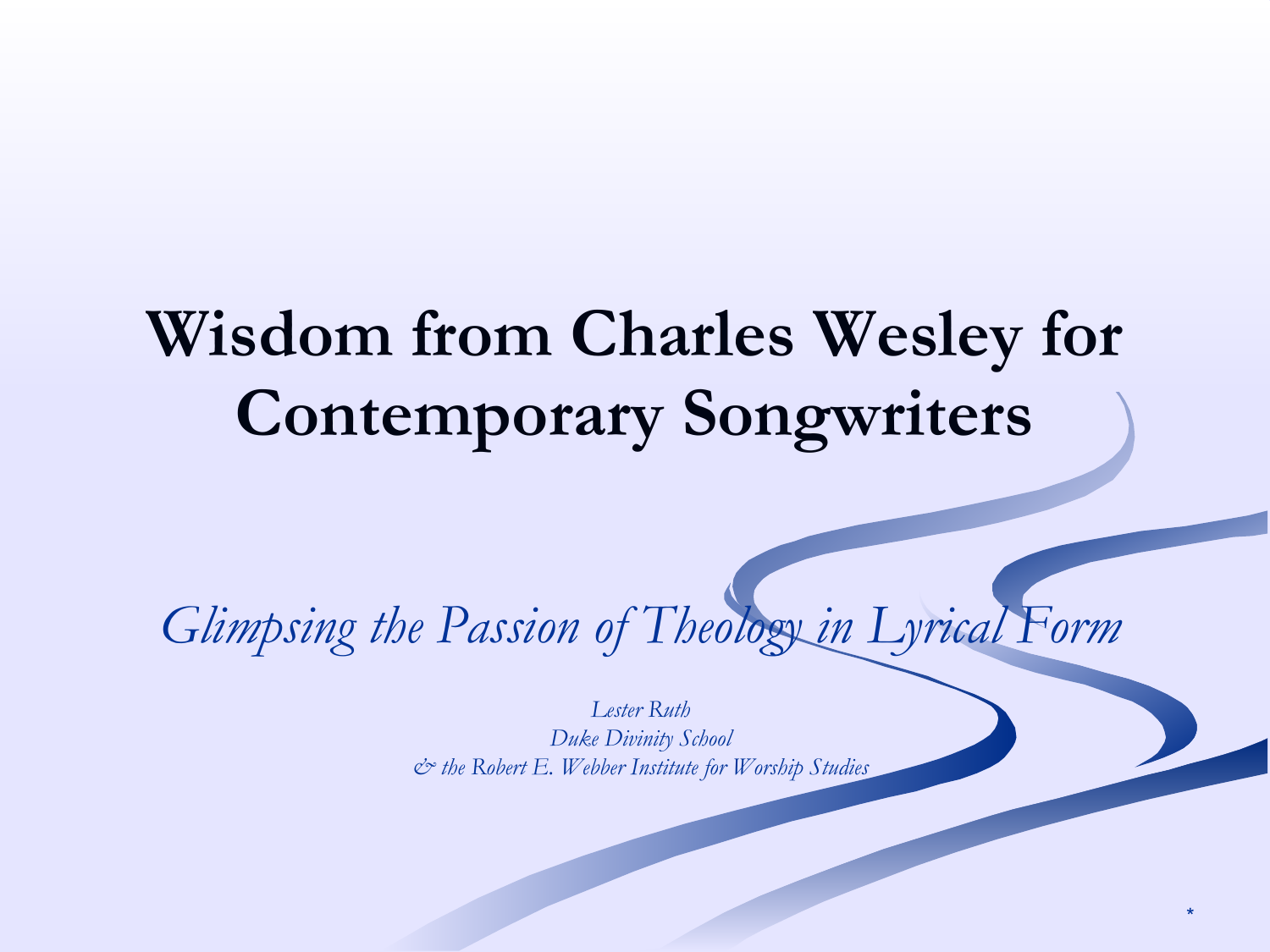# **TO ACCESS THIS POWERPOINT**

•Go to sites.duke.edu/lruth and look for public presentations.

Nou'll also find there the fuller studies comparing the most-republished evangelical hymnody up to the Civil War and the most-used CCLI songs.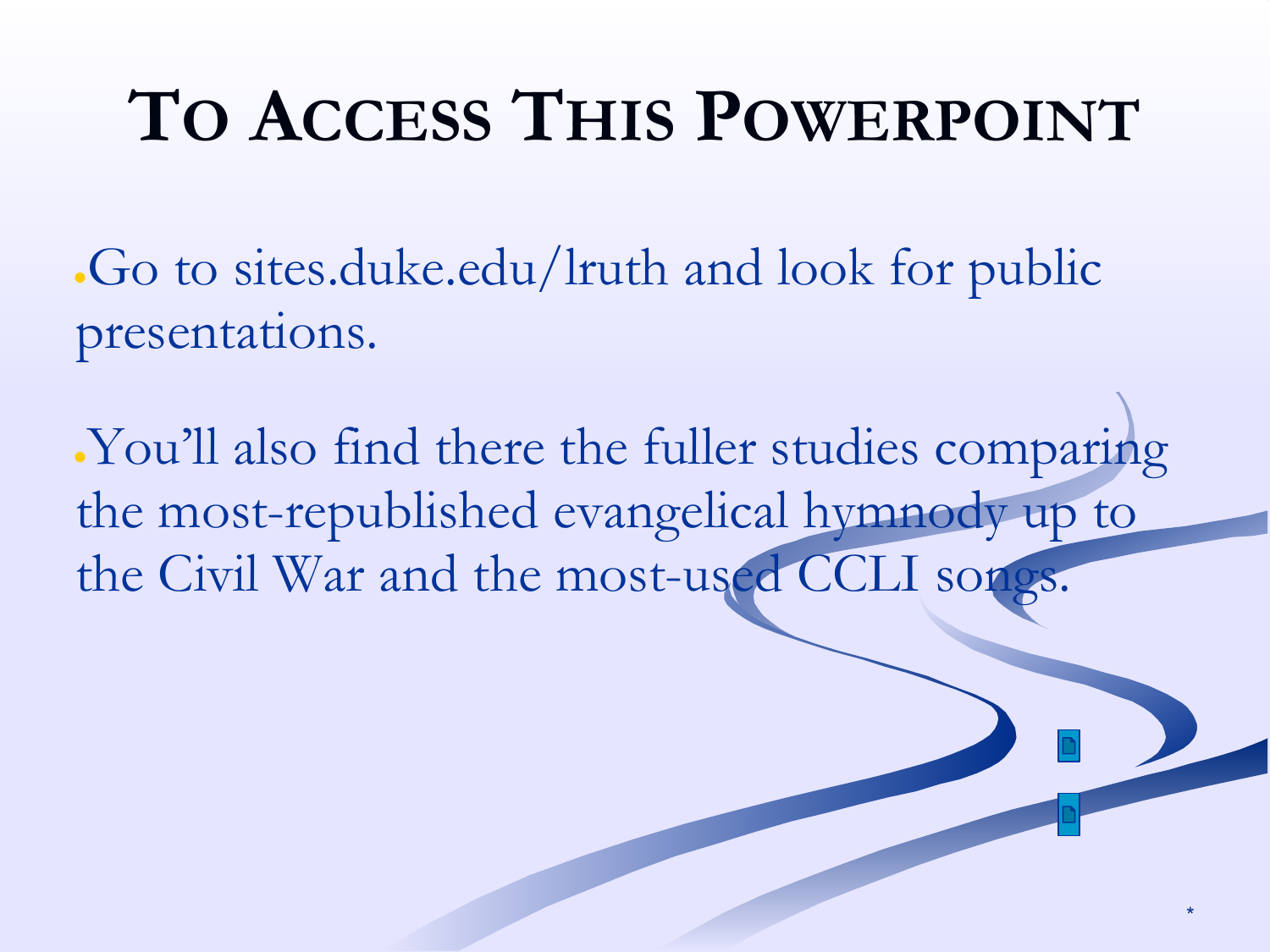# **WHY? WHY SO LITTLE THEOLOGY?**

A suggestion: "Songwriters are afraid if they become theological they will lose their passion for God."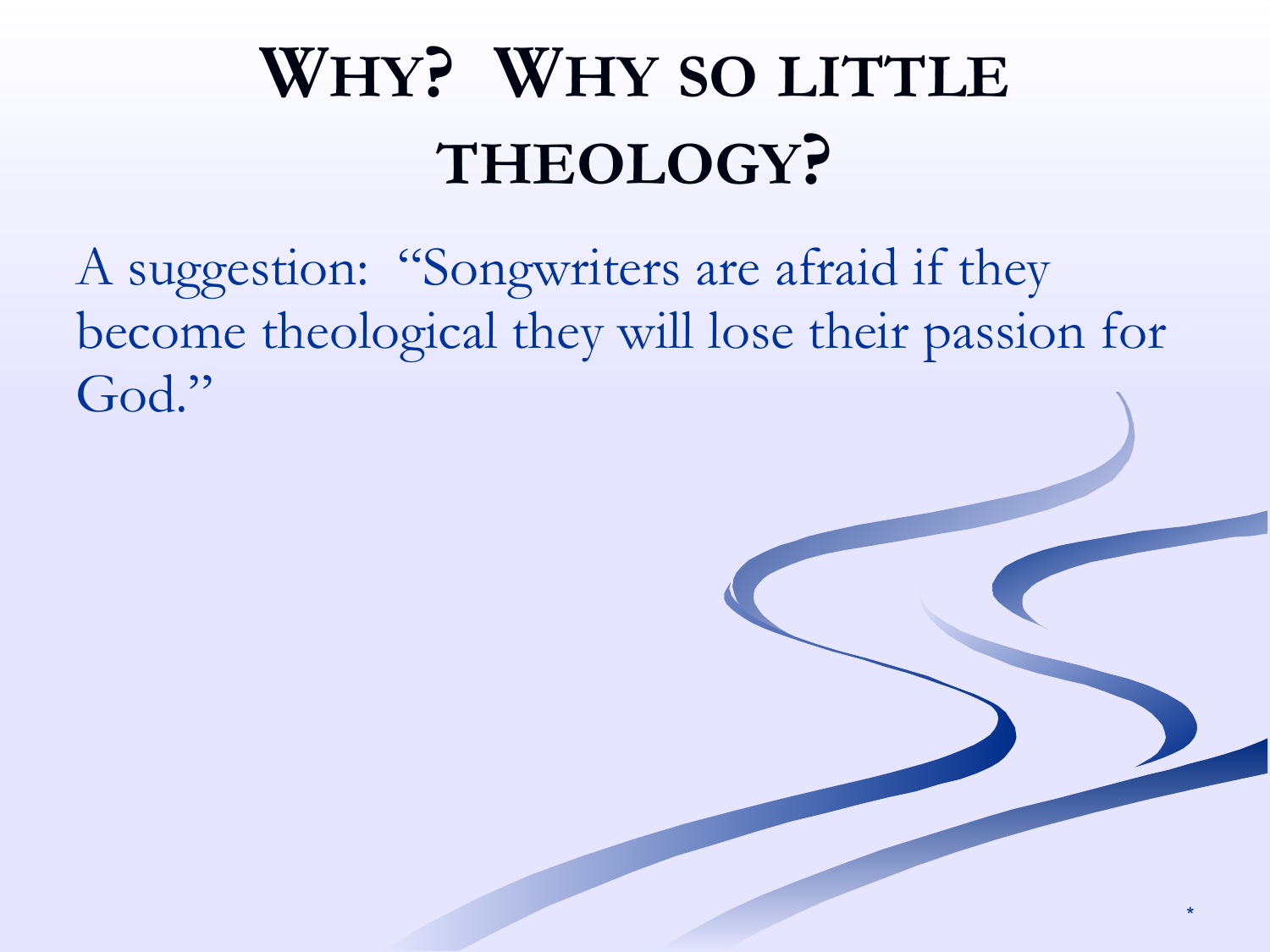## **QUESTIONS**

. Do we love God for theological reasons? . Do we know that God loves us in theological ways?

●Do we separate theology from piety, especially in our songwriting and song selection?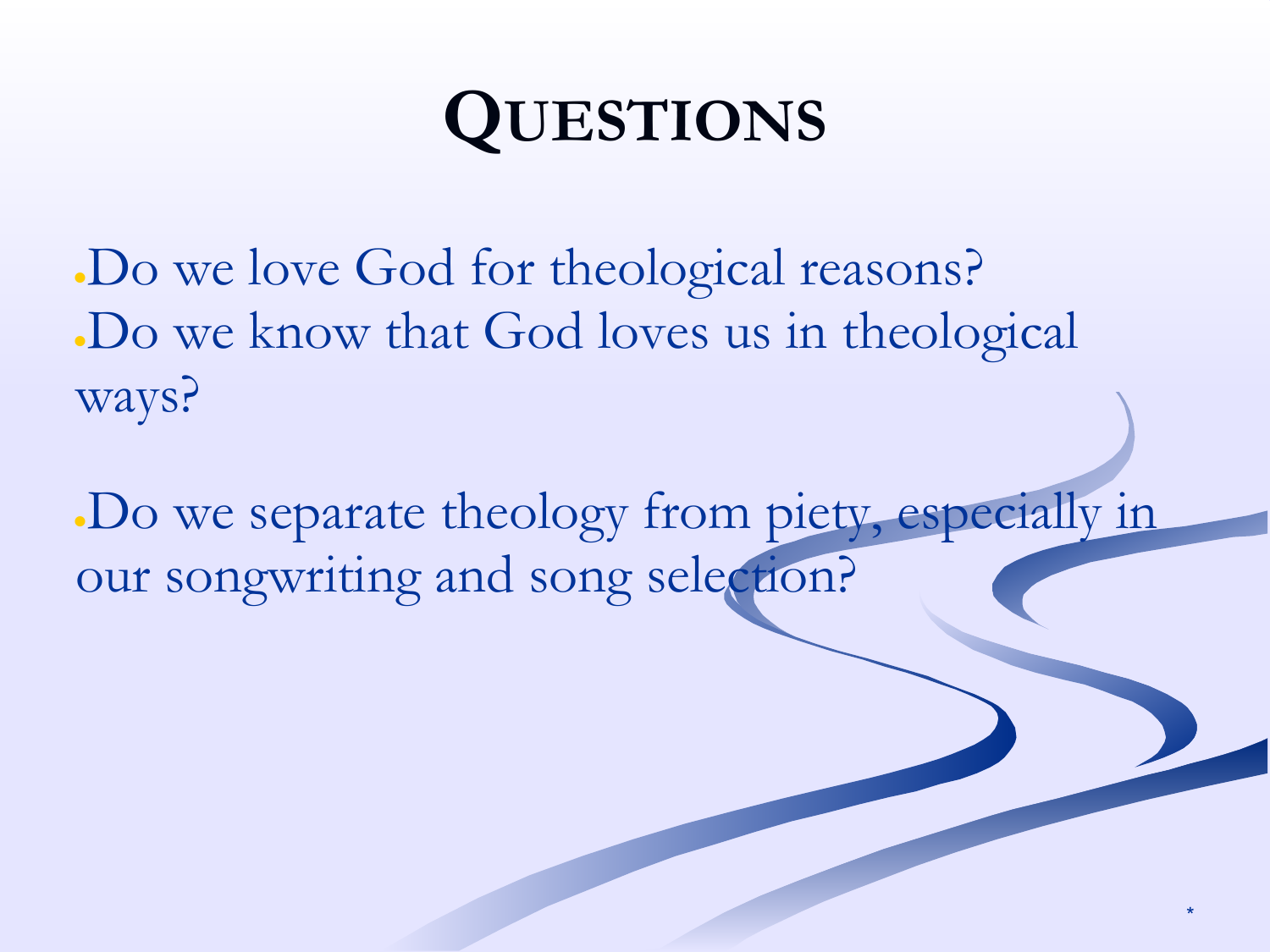#### **CHARLES WESLEY**

●A Positive Example of Integration of Head and Heart, Theology and Piety, Theology and Love A Positive Example of Theology Fueling Passion for God.

• He offers several lessons for the contemporary song writer.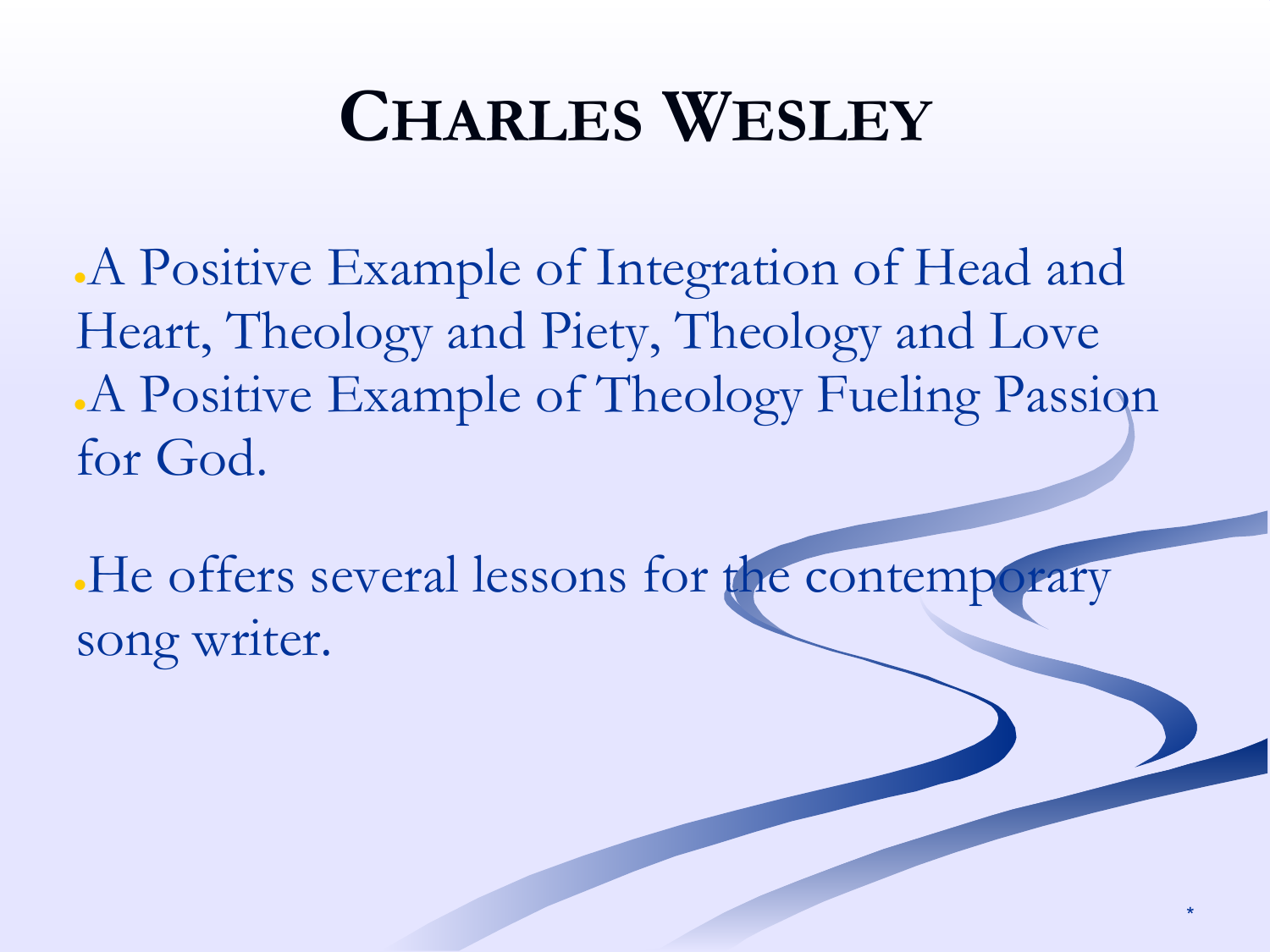#### **LESSONS FROM WESLEY**

\*

Be taken up with a fundamental paradox of the Christian faith: the Incarnation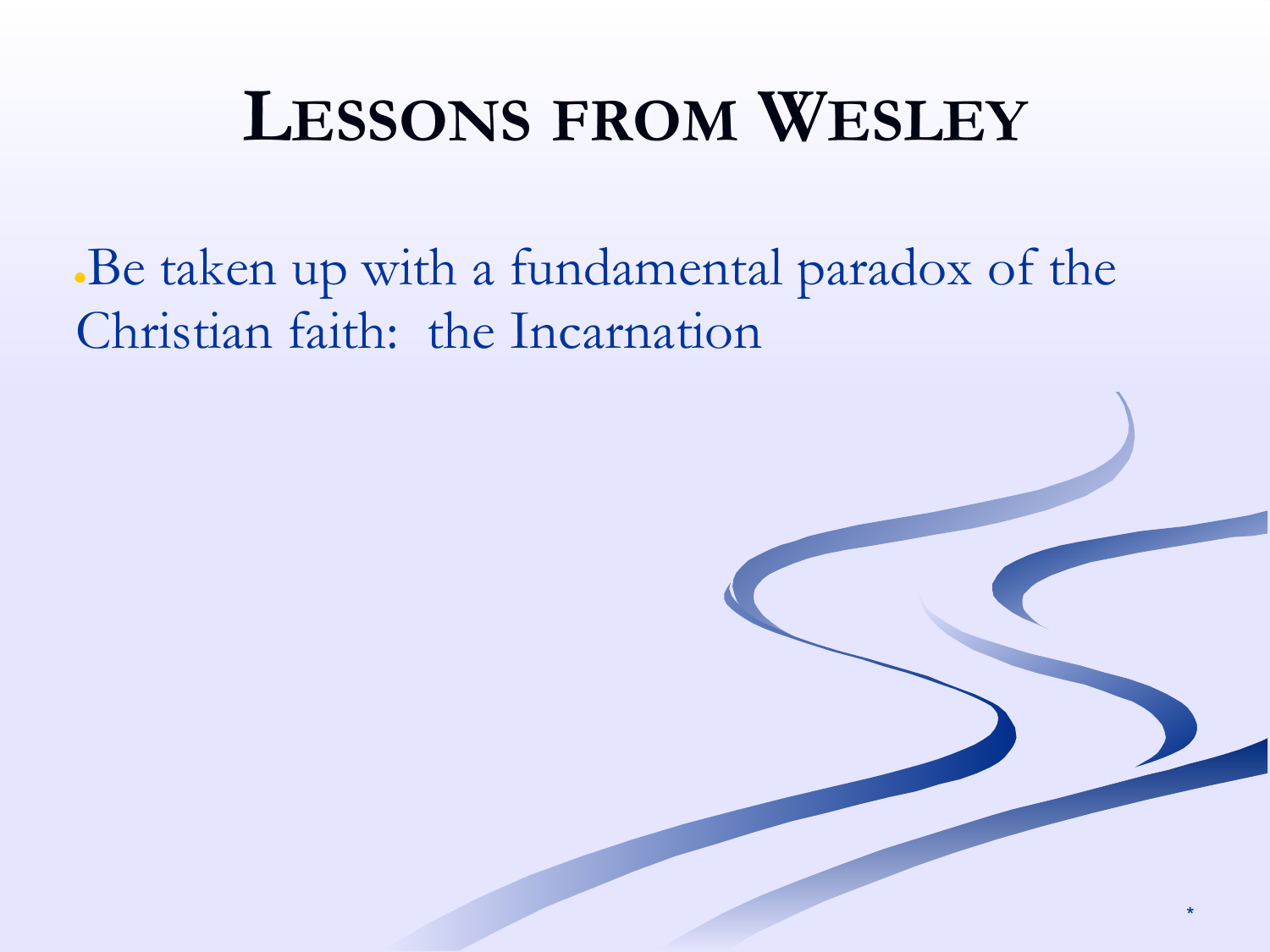●**The appearance of the invisible** God, the invisible appears. God, the blest, the great I AM Sojourns in this vale of tears, And Jesus is his name.

"Glory Be to God on High," Hymn 4, *Hymns for the Nativity of Our Lord*, 1745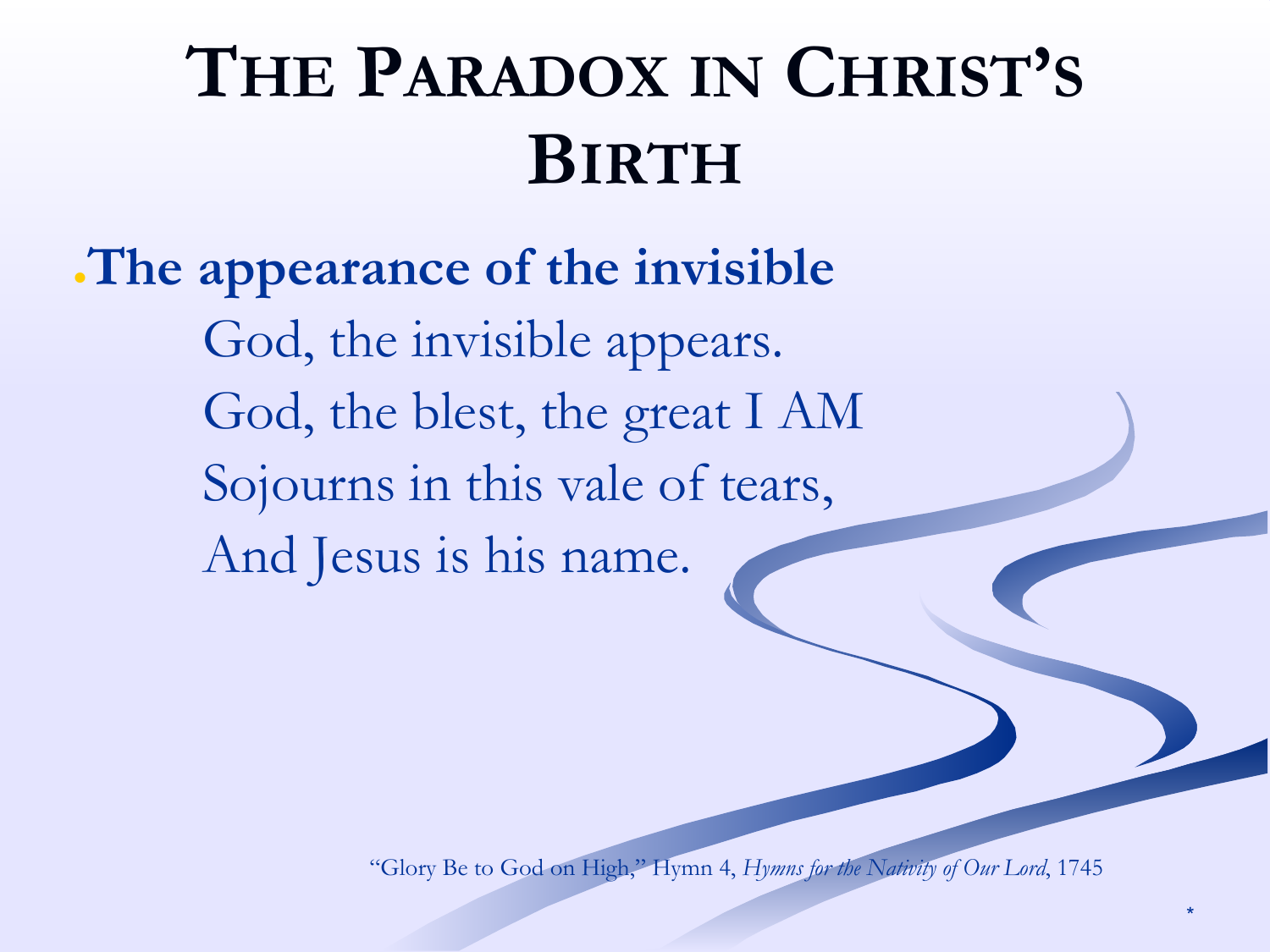●**The "start" of the source of all existence** Emptied of his majesty Of his dazzling glories shorn, Being's source begins to be, And God himself is born!

"Glory Be to God on High," Hymn 4, *Hymns for the Nativity of Our Lord*, 1745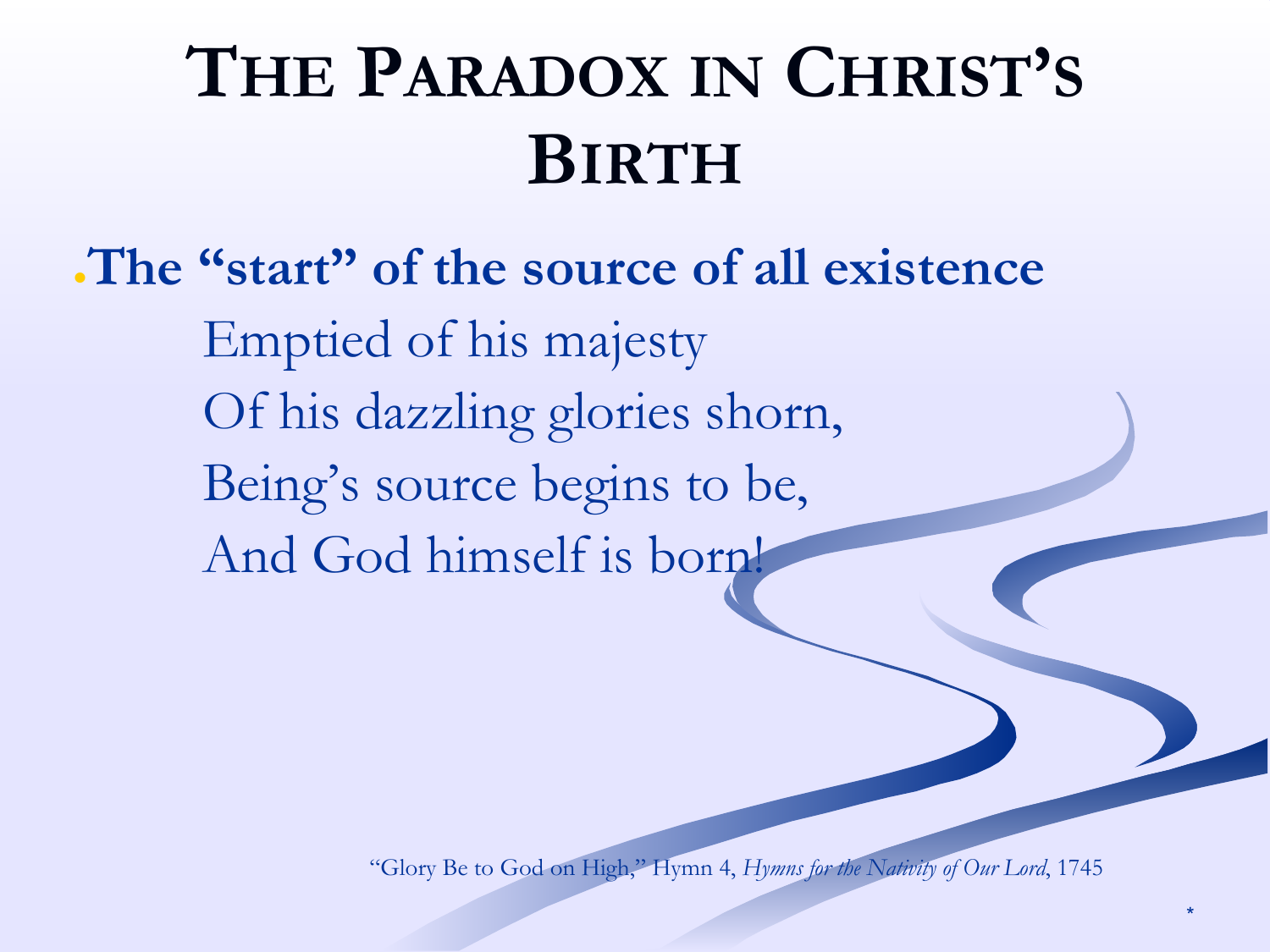#### ●**The containment of the uncontainable** See the eternal Son of God, A mortal son of man Dwelling in an earthly clod, Whom heaven cannot contain!

"Glory Be to God on High," Hymn 4, *Hymns for the Nativity of Our Lord*, 1745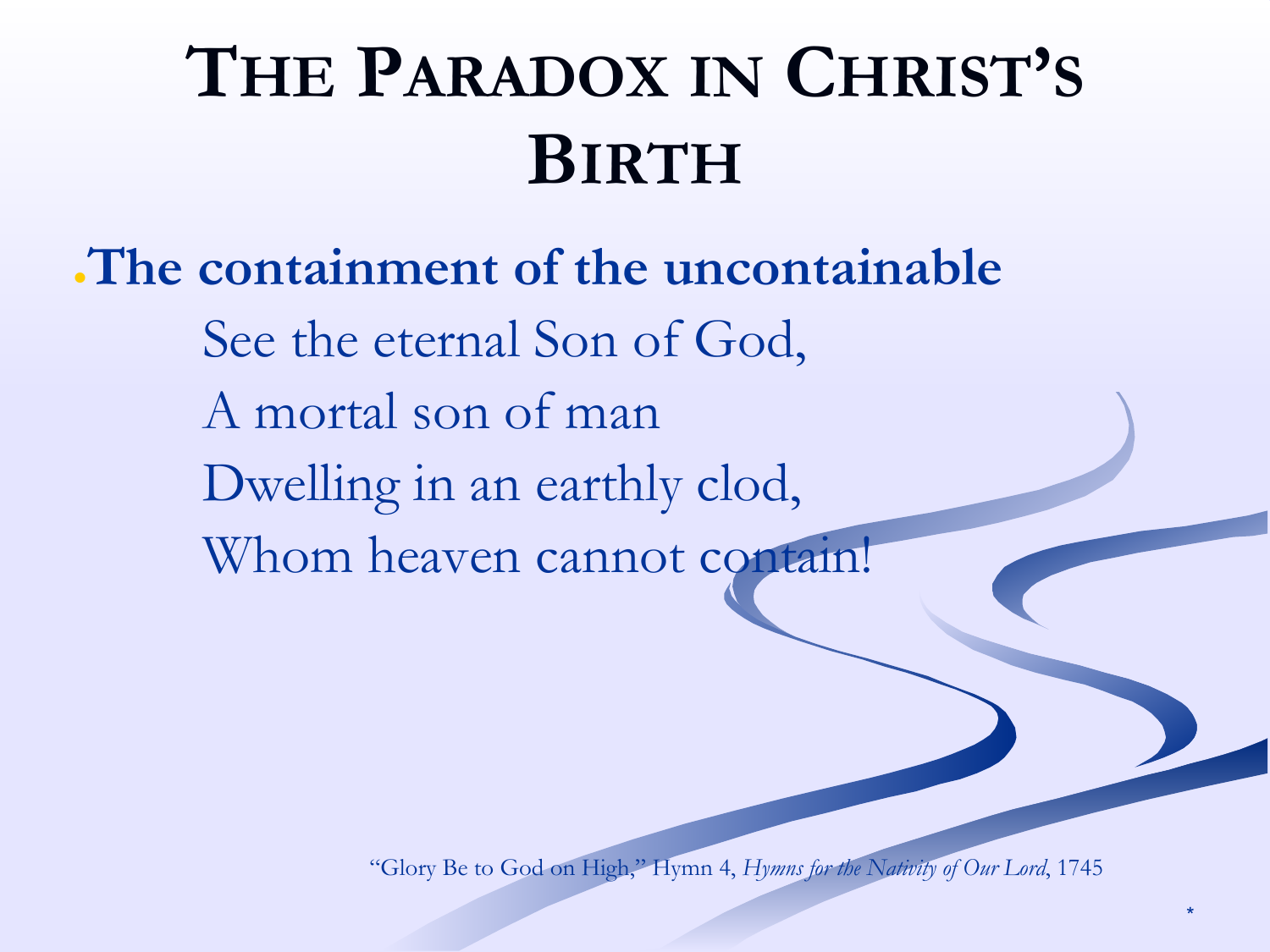●**The juxtaposition of heavenly glory and earthly humbleness**

> Go see the King of glory, Discern the heavenly stranger, So poor and mean, His court an inn,

His cradle is a manger.

"Join All Ye Joyful Nations," Hymn 6, *Hymns for the Nativity of Our Lord*, 1745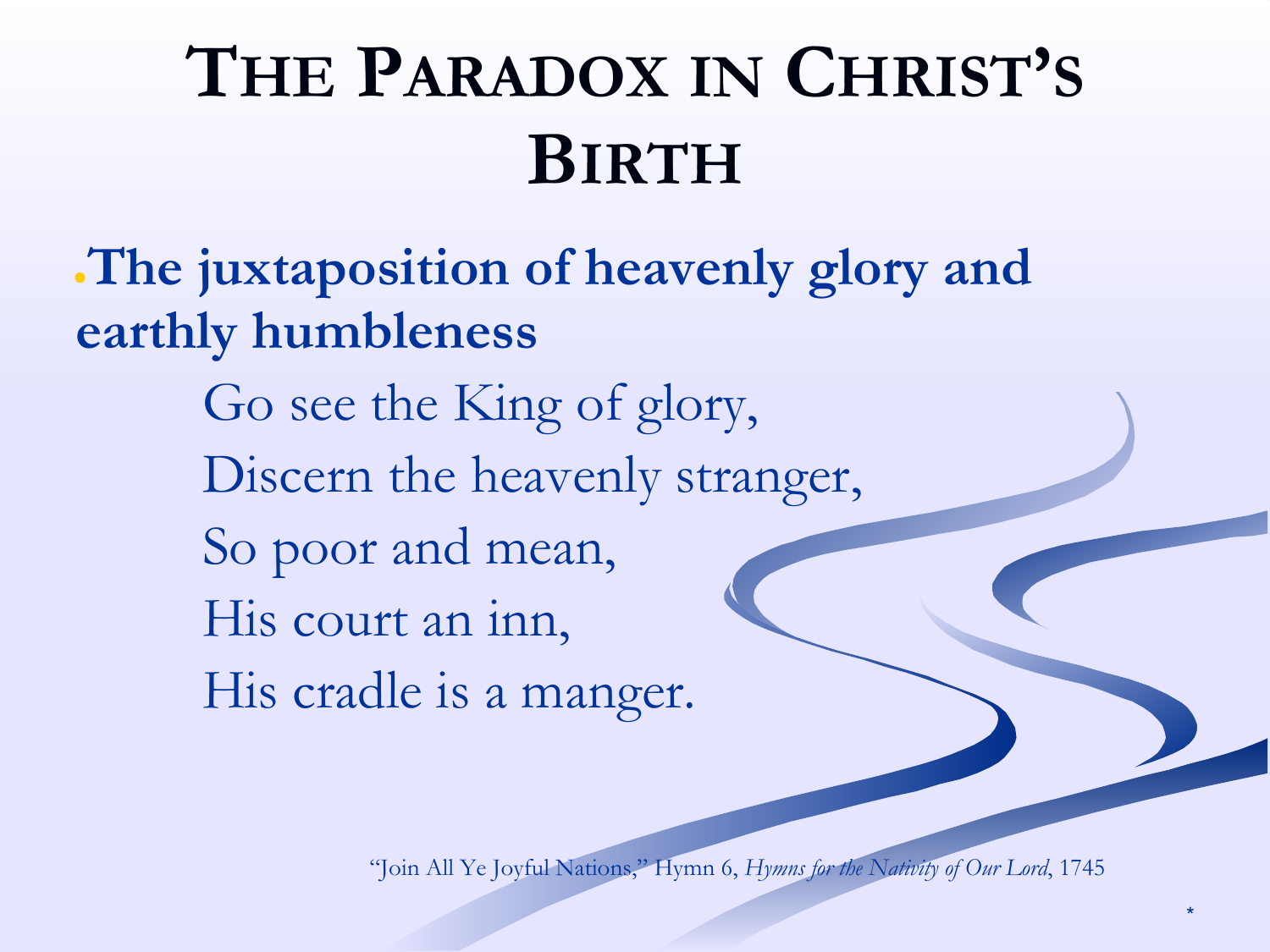#### **CONTEMPLATION OF THE PARADOXICAL GOD**

Lo! He lays his glory by, Emptied of his majesty! See the God who all things made, Humbly in a manger laid.

"Sing, Ye Ransomed Nations, Sing," Hymn 12, *Hymns for the Nativity of Our Lord*, 1745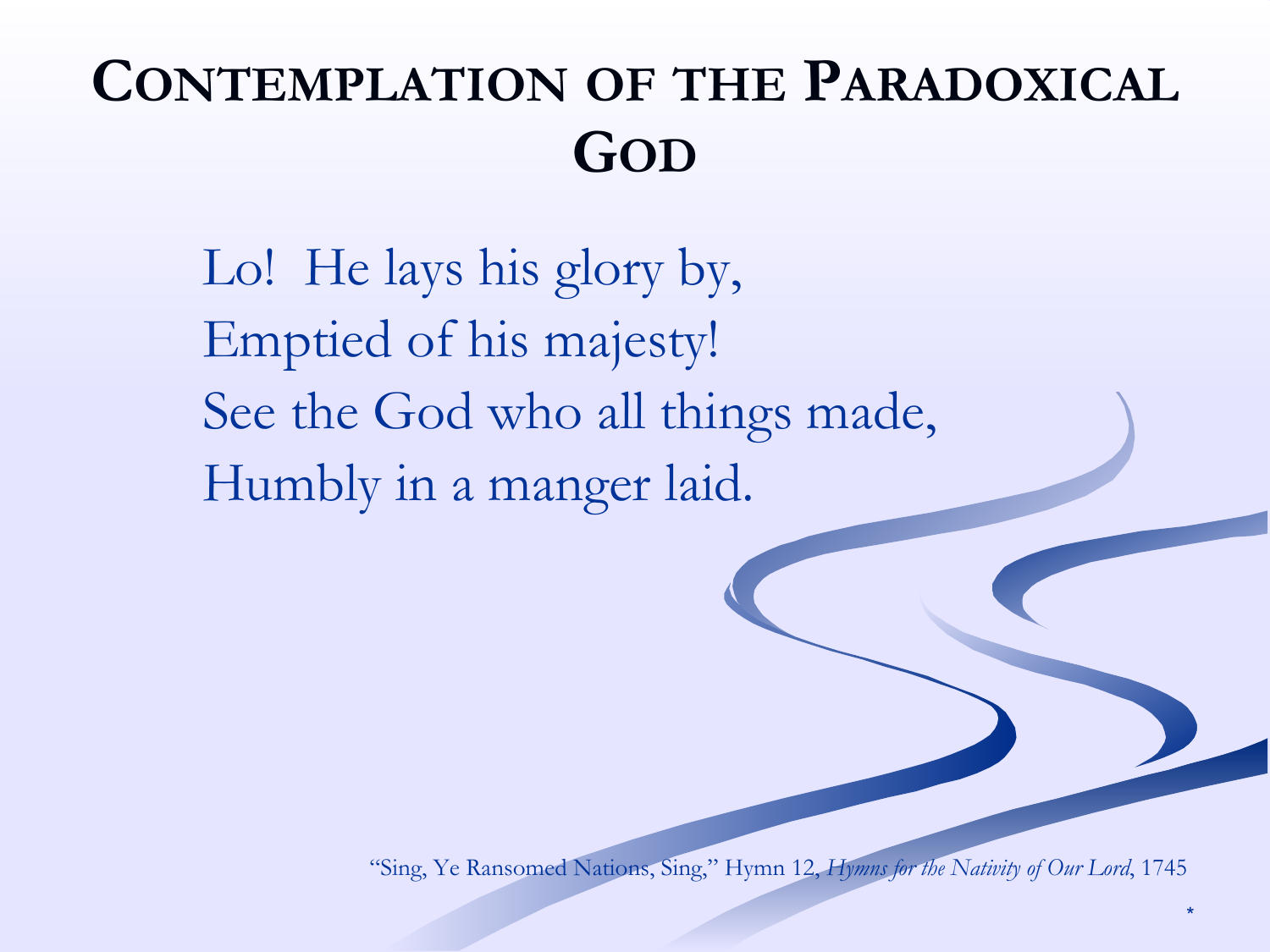#### **CONTEMPLATION OF THE PARADOXICAL GOD AS A BASIS FOR WORSHIP**

See in that infant's face The depths of Deity, And labor while ye gaze To sound the mystery; In vain: ye angels gaze no more, But fall and silently adore.

"Let Earth and Heaven Combine," Hymn 5, *Hymns for the Nativity of Our Lord*, 1745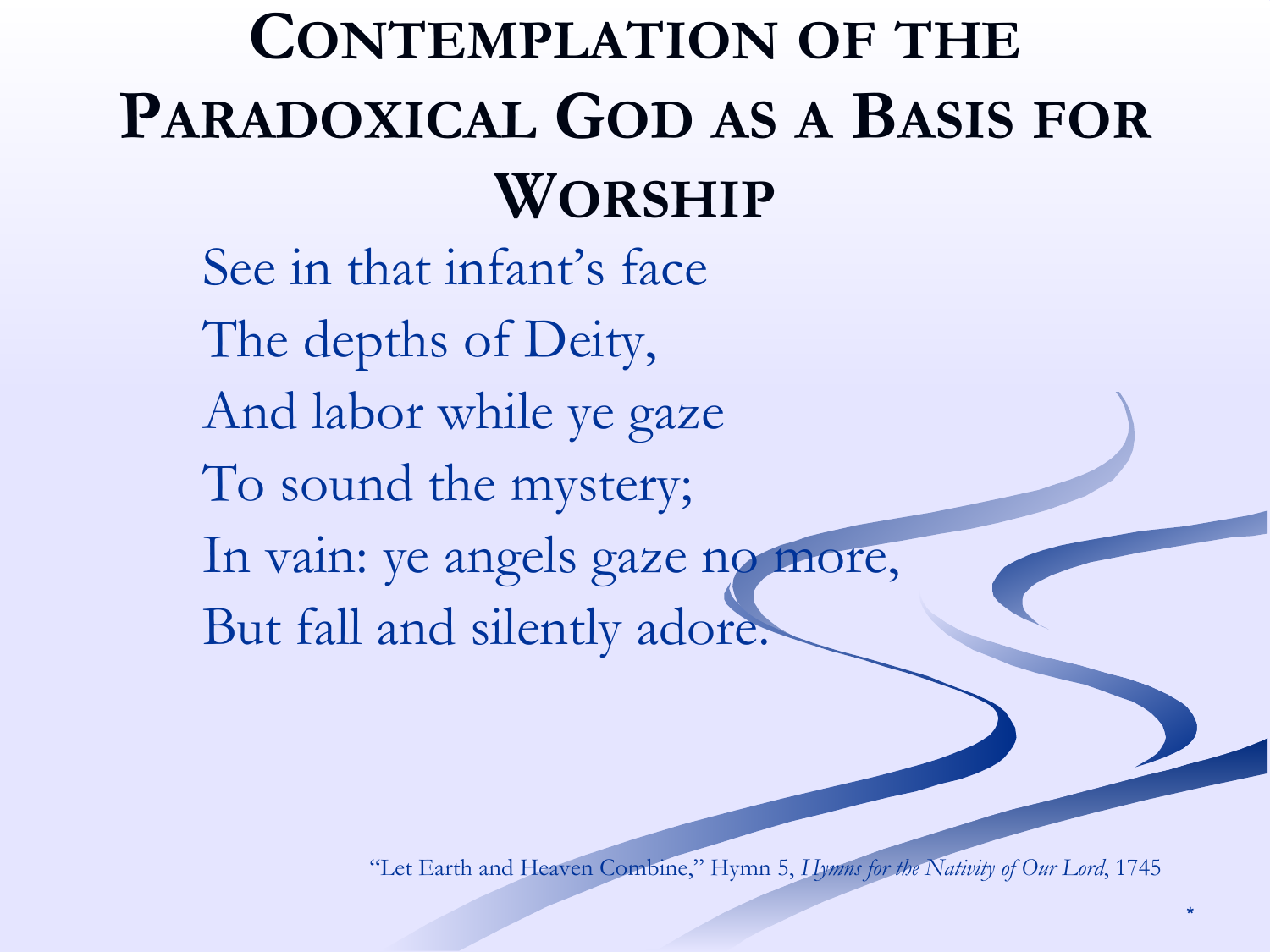# **THE PARADOXICAL GOD SAVES**

Gaze on that helpless Object Of endless adoration! Those infant hands, Shall burst our bands, And work out our salvation.

Strangle the crooked serpent Destroy his works for ever, And open set The heavenly gate, To every true believer. Thymn 6, Hymns for the Nation

Hymn 6, *Hymns for the Nativity of Our Lord*, 1745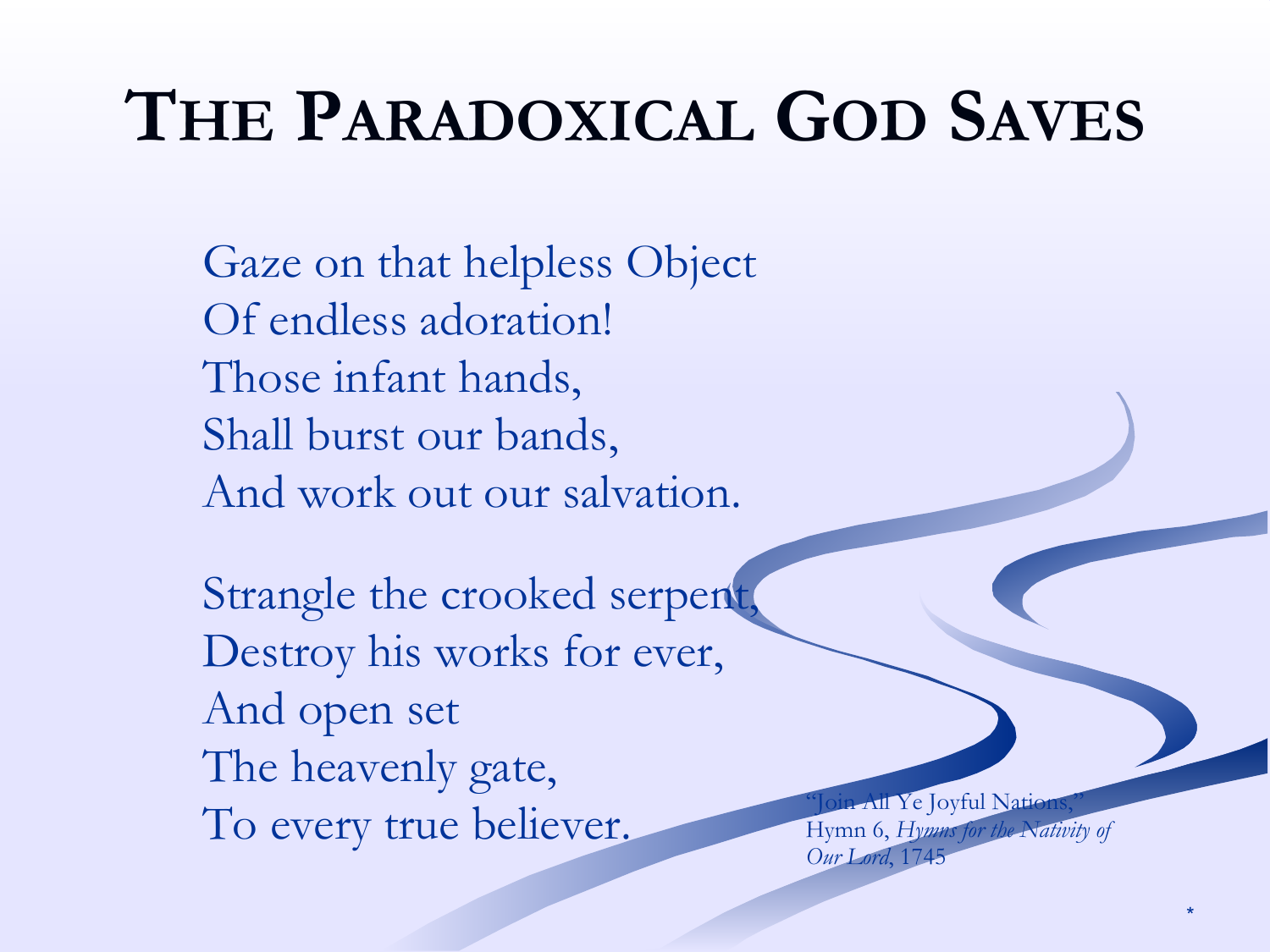# **THE PARADOX & THE CRUCIFIXION**

'Tis done! My God hath died, My Love is crucified! Break, this stony heart of mine, Pour, mine eyes, a ceaseless flood; Feel, my soul, the pangs divine, Catch, my heart, the issuing blood.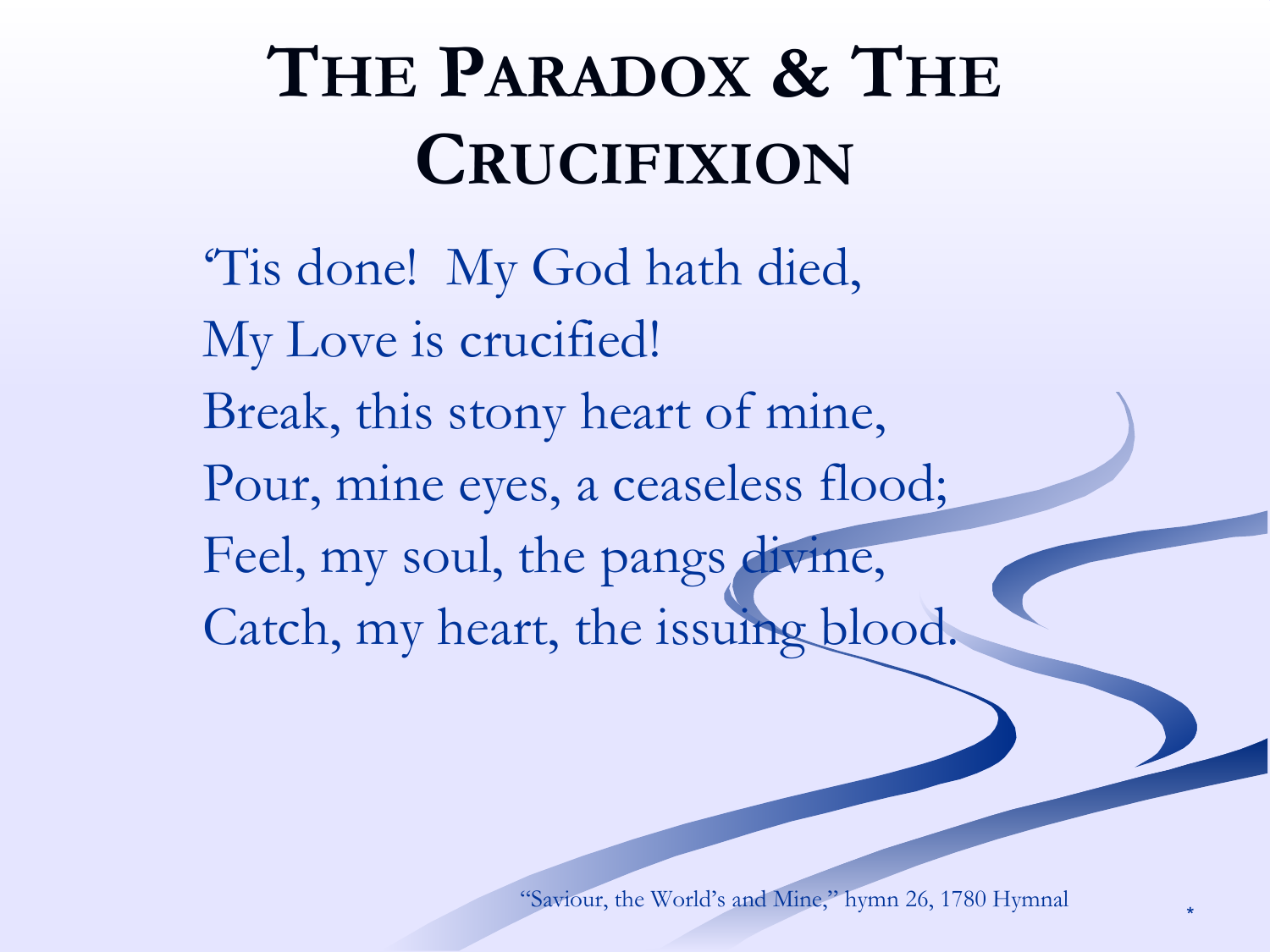# **THE PARADOX & THE CRUCIFIXION**

O Love divine! What has thou done! Th'immortal God hath died for me! The Father's co-eternal Son Bore all my sins upon the tree: Th'immortal God for me hath died, My Lord, my Love is crucified.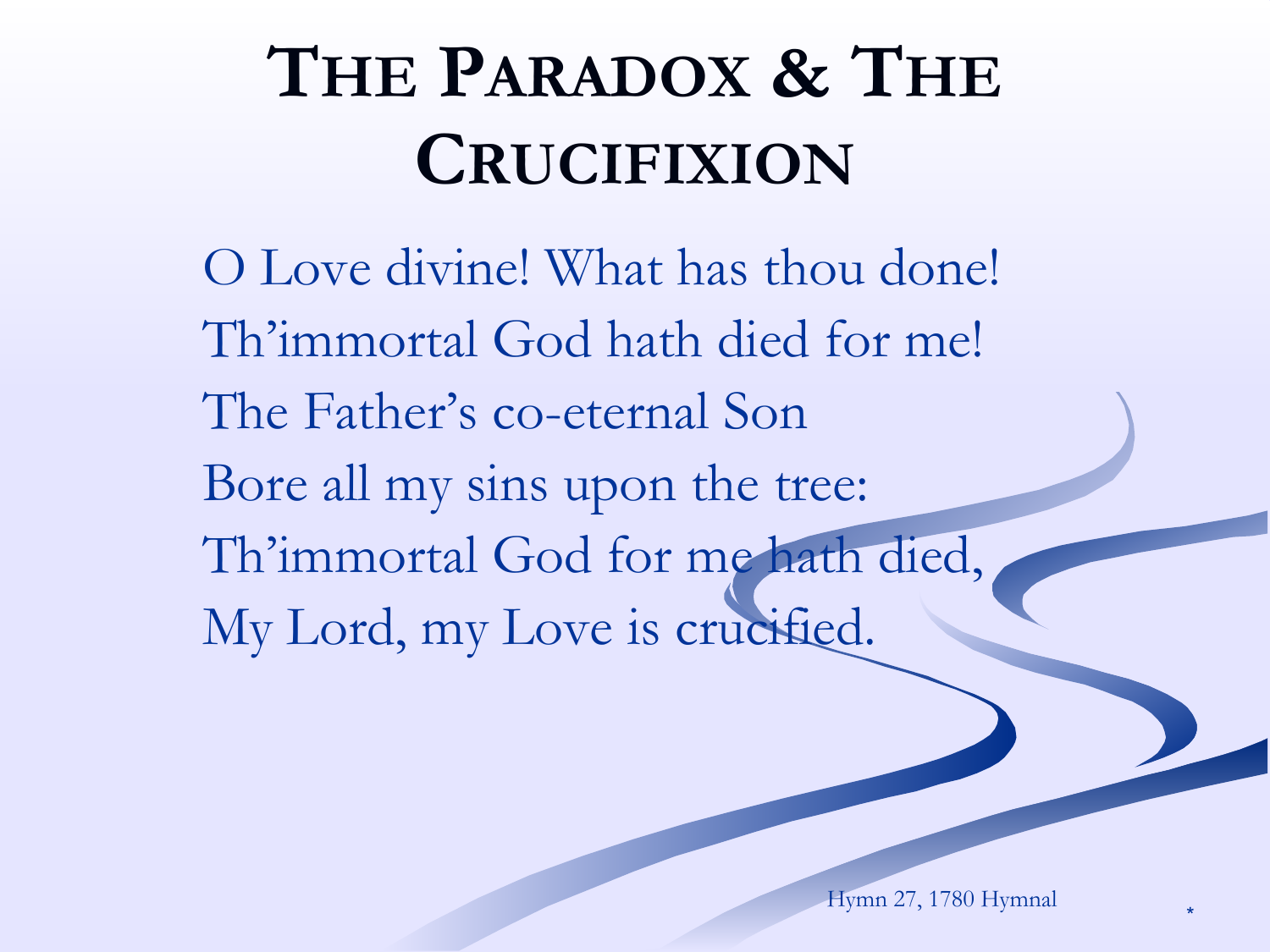## **THE POWER OF BLOOD DIVINE**

Bind up my wounds by opening thine, Apply the balm of blood Divine To save a sinner poor.

\*

**CWPT**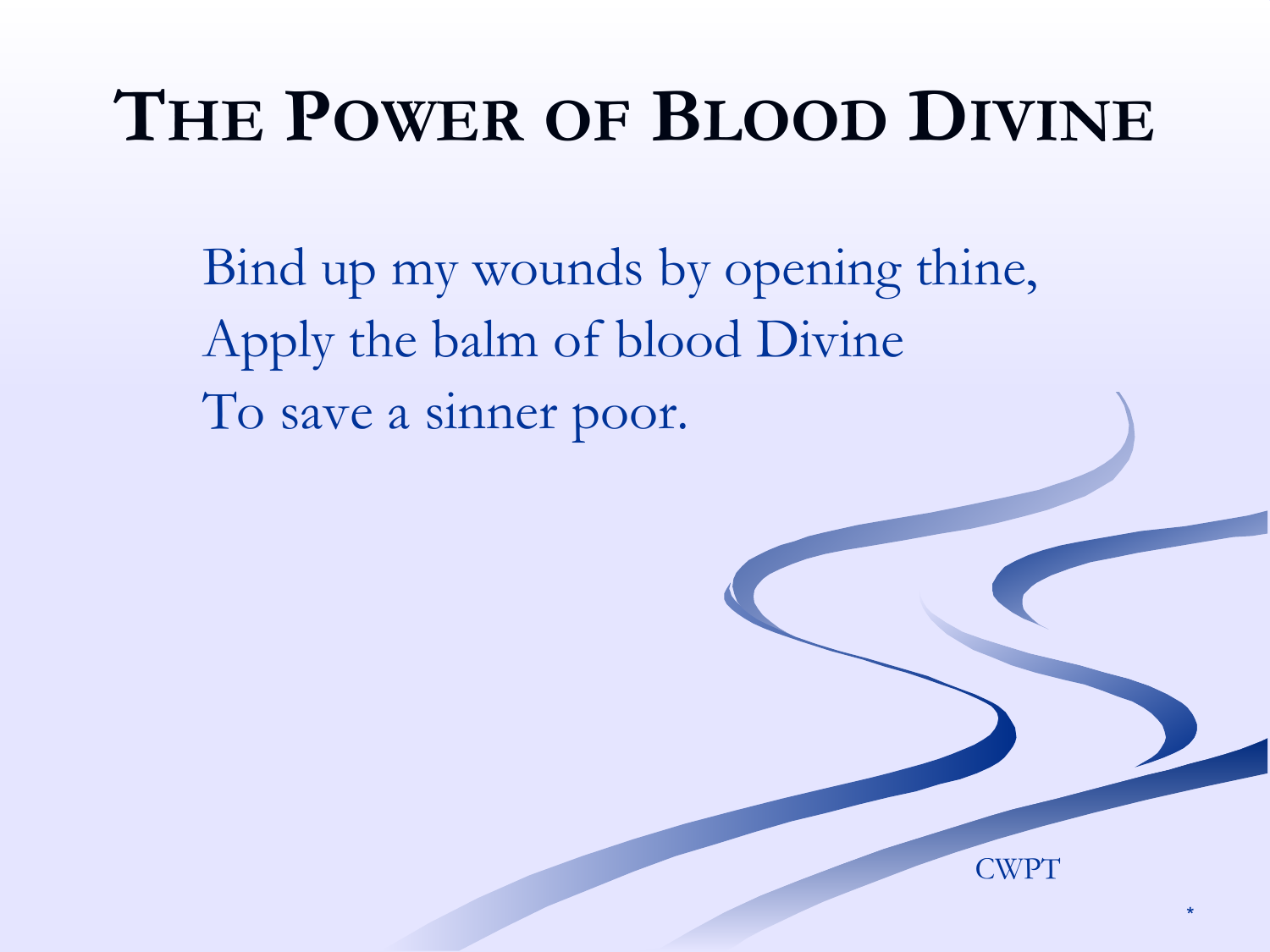#### **THE GREATNESS OF GOD AS EVIDENCED IN THE INCARNATION: WESLEY'S APPROACH TO WORSHIPFUL AWE**

●Not God's expansiveness (a sense of scale) ●Not God's power (an awareness of overwhelming, incomparable ability) Not God's distance (a sense of his separation from us) But the greatness of God on earth (the seeming

\*

incongruity/contradiction)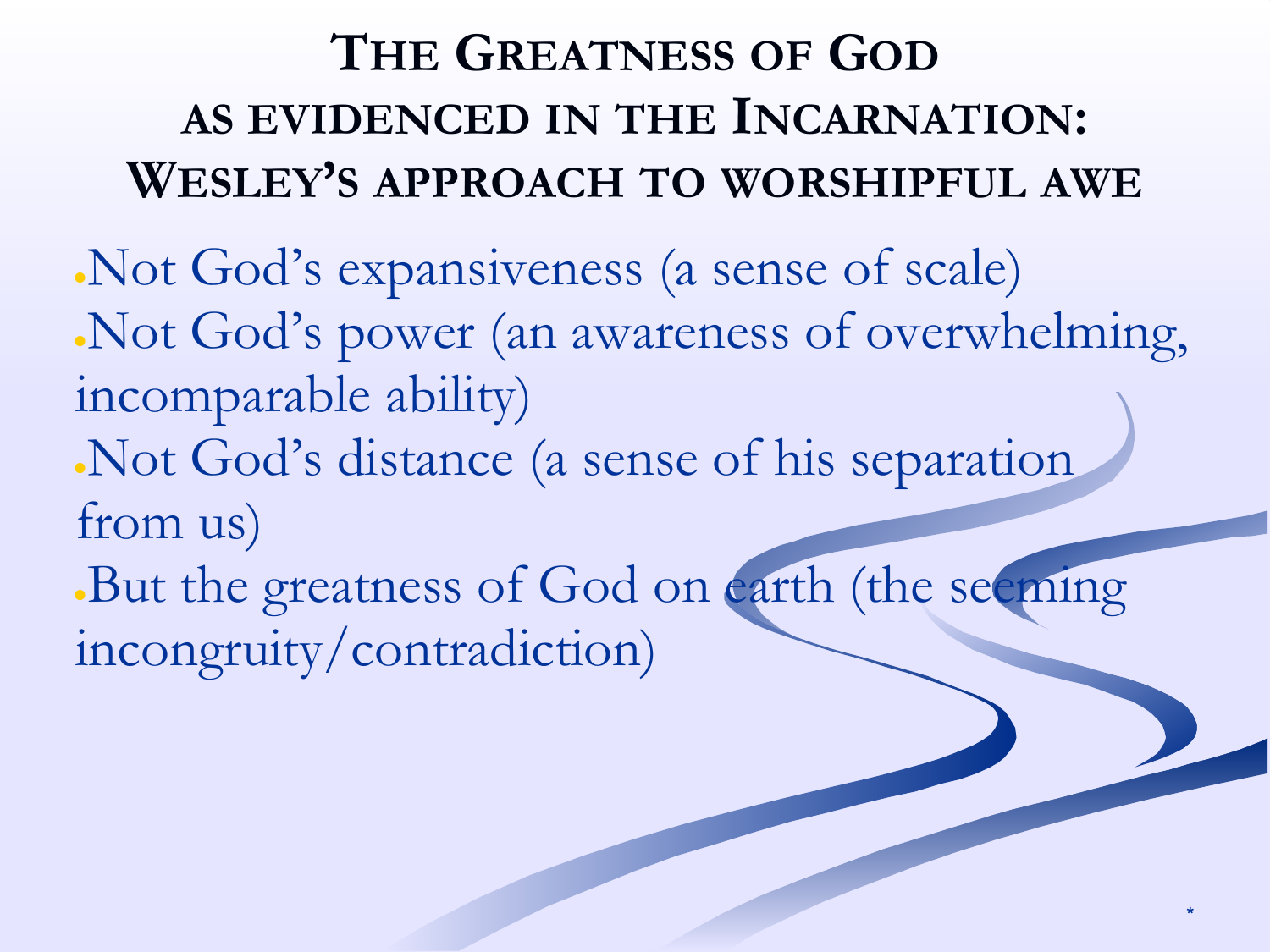### **LESSONS FROM WESLEY**

**Be taken up with a fundamental paradox of the** Christian faith: the Incarnation

●Juxtapose our personal story against a larger, more cosmic Story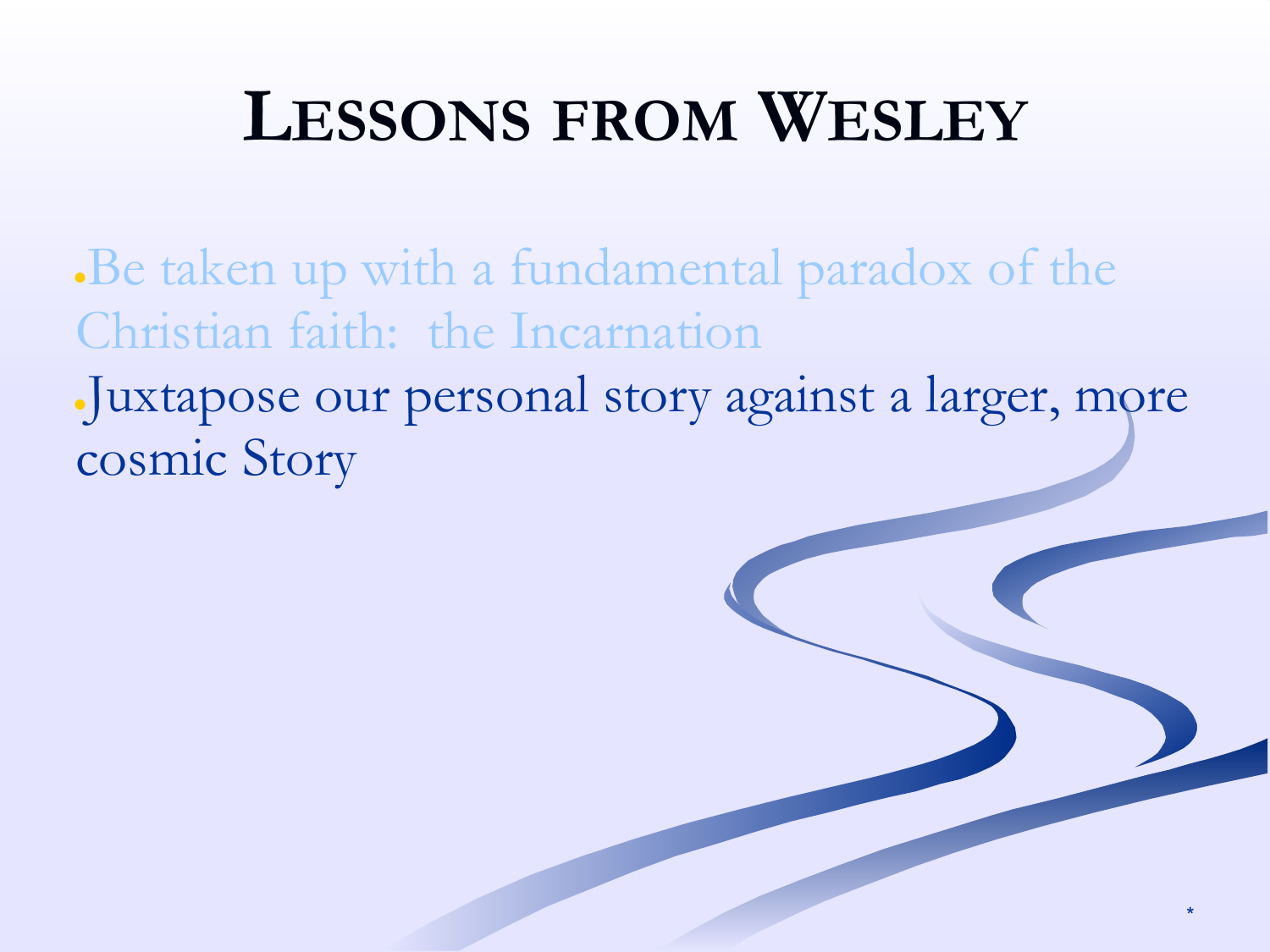## **SALVATION AS PERSONAL STORY**

And can it be that I should gain An interest in the Savior's blood? Died he for me, who caused his pain? For me? Who him to death pursued? Amazing love! How can it be That though, my God, shouldst die for me?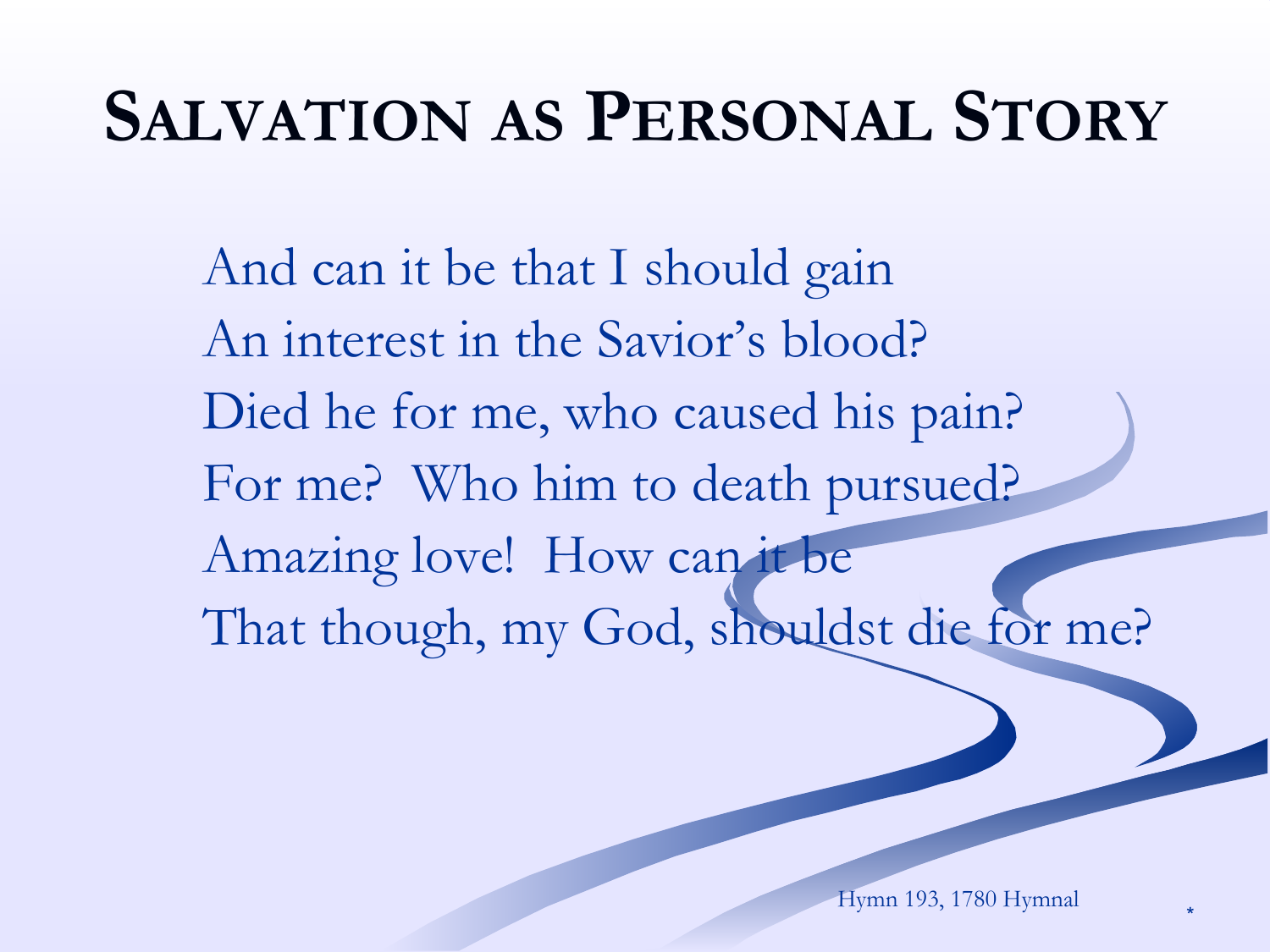### **SALVATION AS COSMIC STORY**

'Tis myst'ry all: th'Immortal dies! Who can explore his strange design? In vain the first-born seraph tries To sound the depths of love divine. 'Tis mercy all! Let earth adore! Let angel minds inquire no more.

He left his Father's throne above (So free, so infinite his grace!), Emptied himself of all but love, And bled for Adam's helpless race.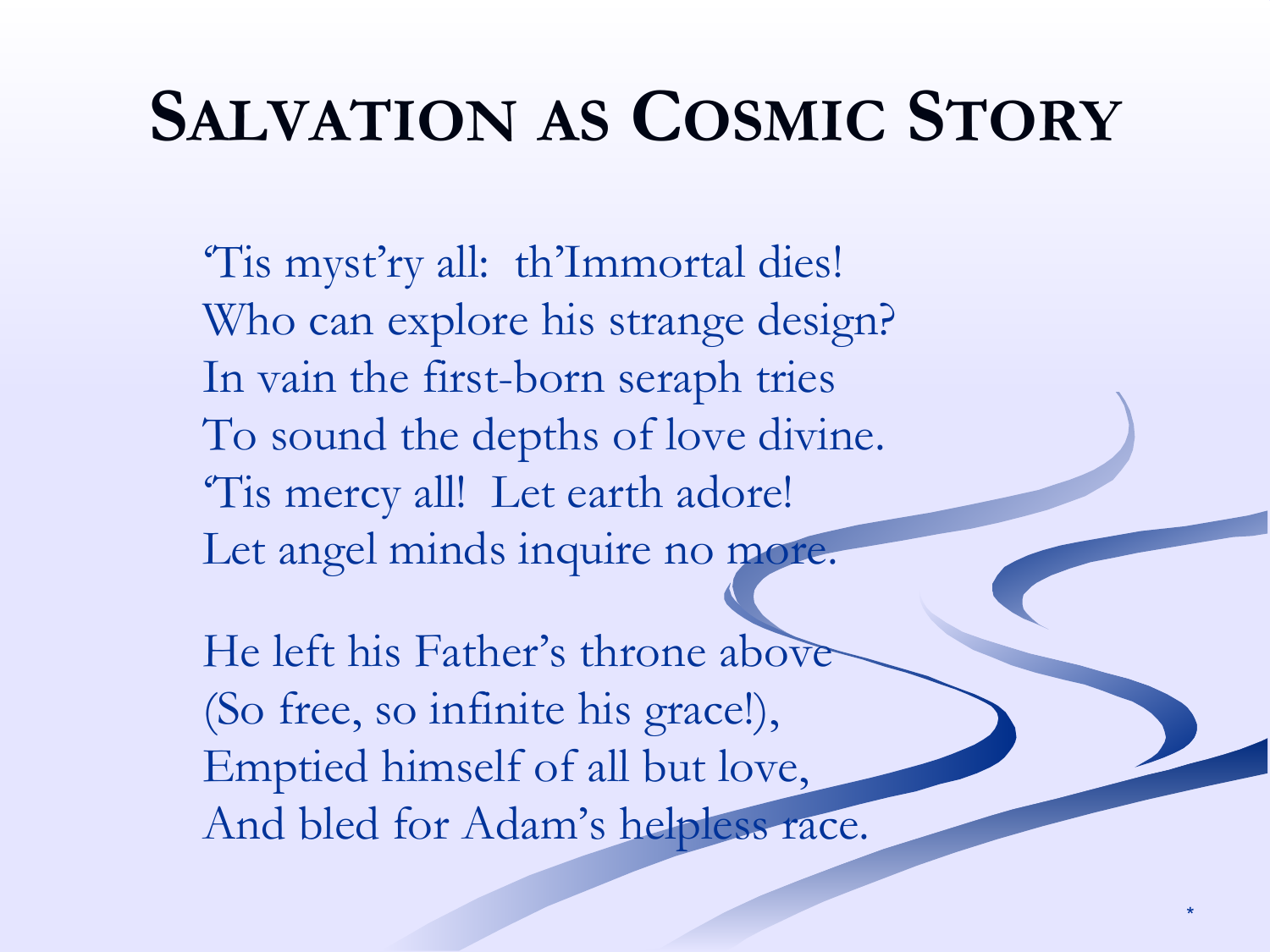### **THE COSMIC BROUGHT "HOME"**

Emptied himself of all but love, And bled for Adam's helpless race. 'Tis mercy all, immense and free, For, O my God, it found out me!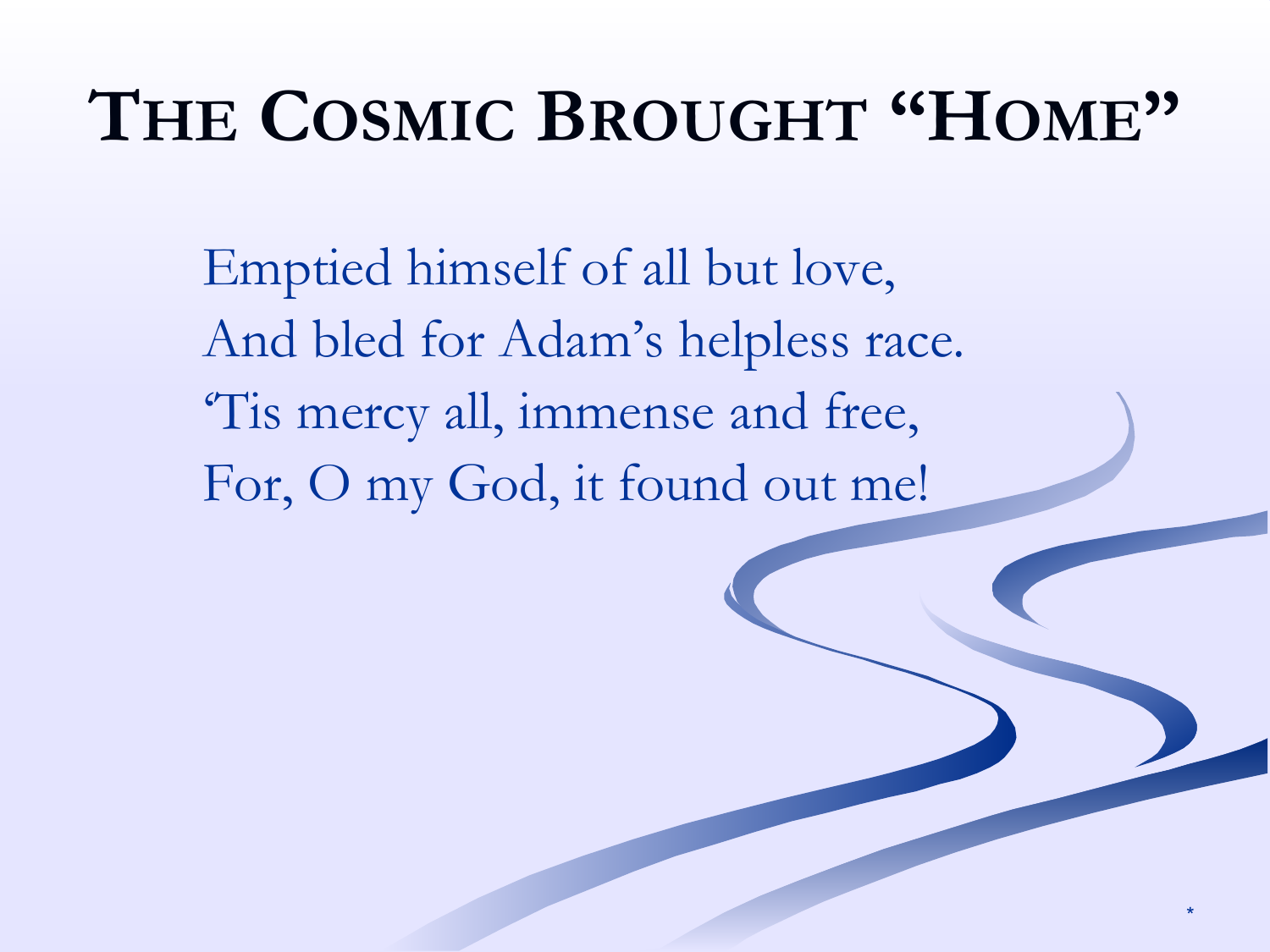**AS EVIDENCED IN THE INCARNATION: WESLEY'S APPROACH TO** •Not God's expansivents (a sense of scale) ●Not God's power (an awareness of overwhelming, incomparable ability) Not God's distance (a sense of his separation from us) But the tension between the breadth of God's gracious saving activity in Jesus, in which I have a share.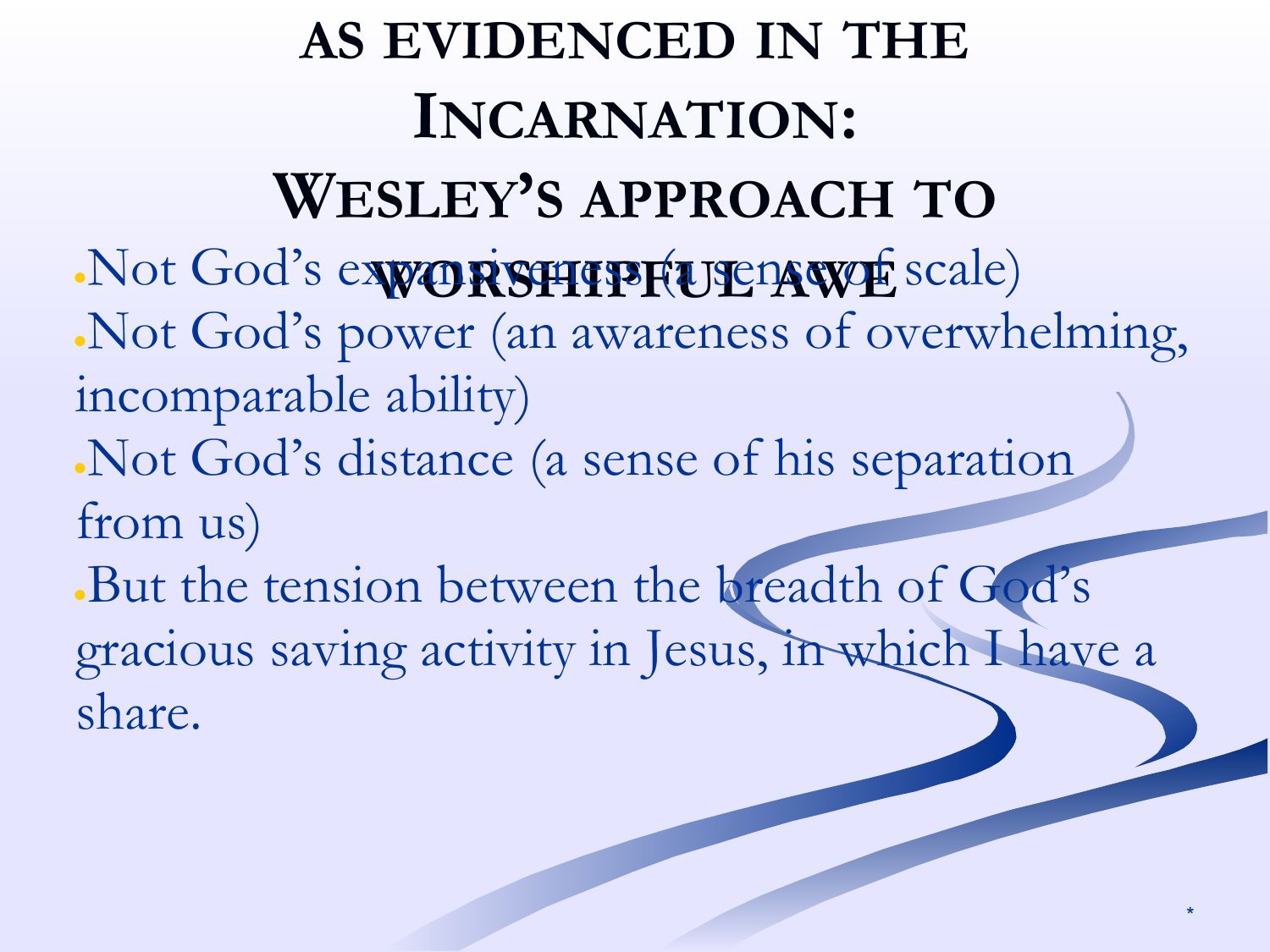# **TRANSLATING INTO SONGWRITING DISCIPLINES**

New Poetic Ways to Trigger Awe: Avoid "holy," "great," "mighty," and "above." Avoid adjectives ending in –er or –est. But include some sense of the breadth of God's saving work: a range of persons or the human race or the cosmos and wonder in the singer's personal share. New Poetic Ways to Trigger Gratitude: Speak about human sinning (active verbs, not a noun) and divine saving (active verbs, not a noun)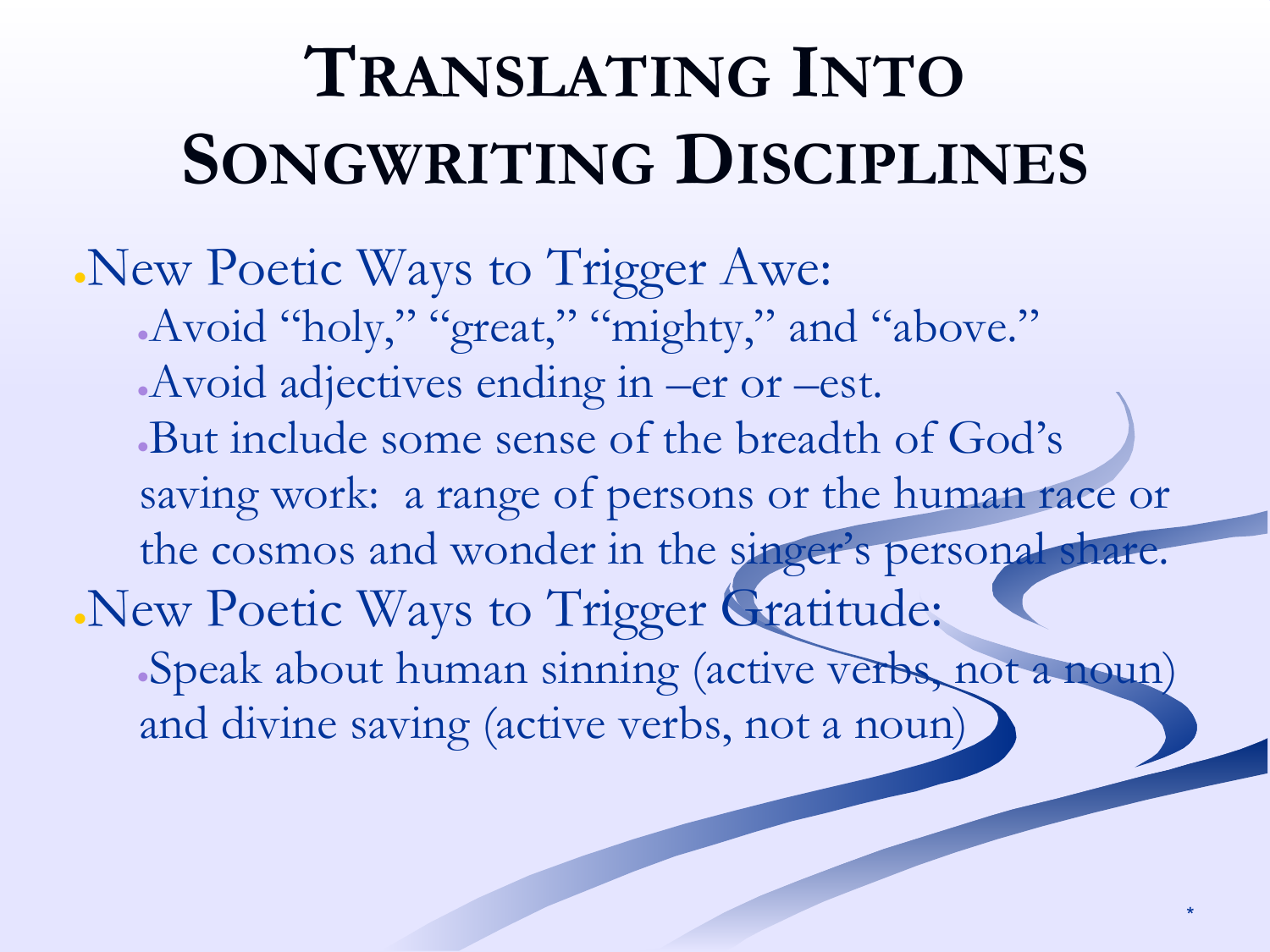### **LESSONS FROM WESLEY**

Be taken up with a fundamental paradox of the Christian faith: the Incarnation.

●Juxtapose our personal story against a larger, more cosmic Story.

\*

●Incorporate a dynamic sense of time and remembrance.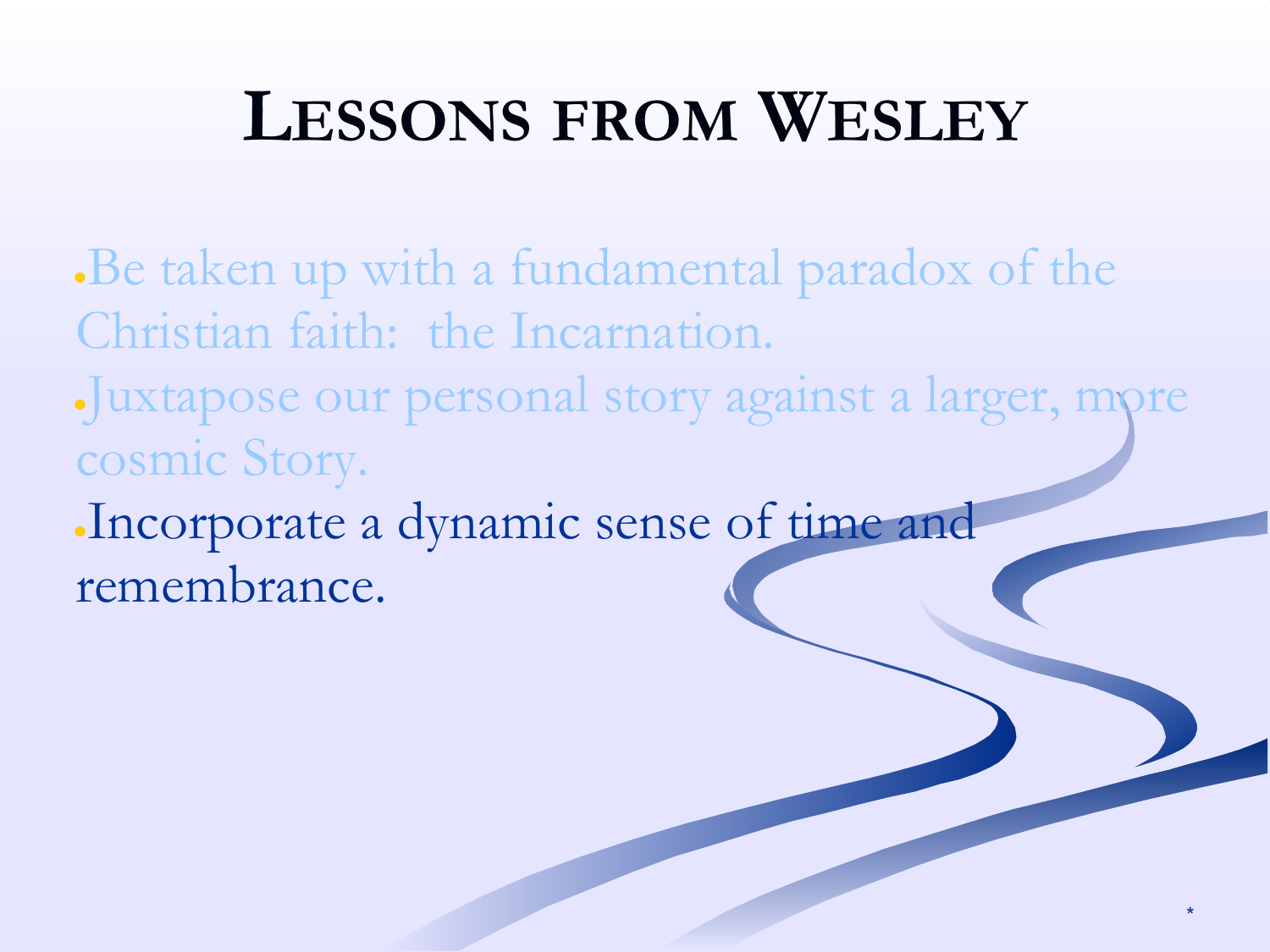## **THE RESURRECTION** *TODAY*

\*

Christ the Lord is risen today, Sons of men and angels say! Raise your joys and triumphs high, Sing ye heavens, and earth reply.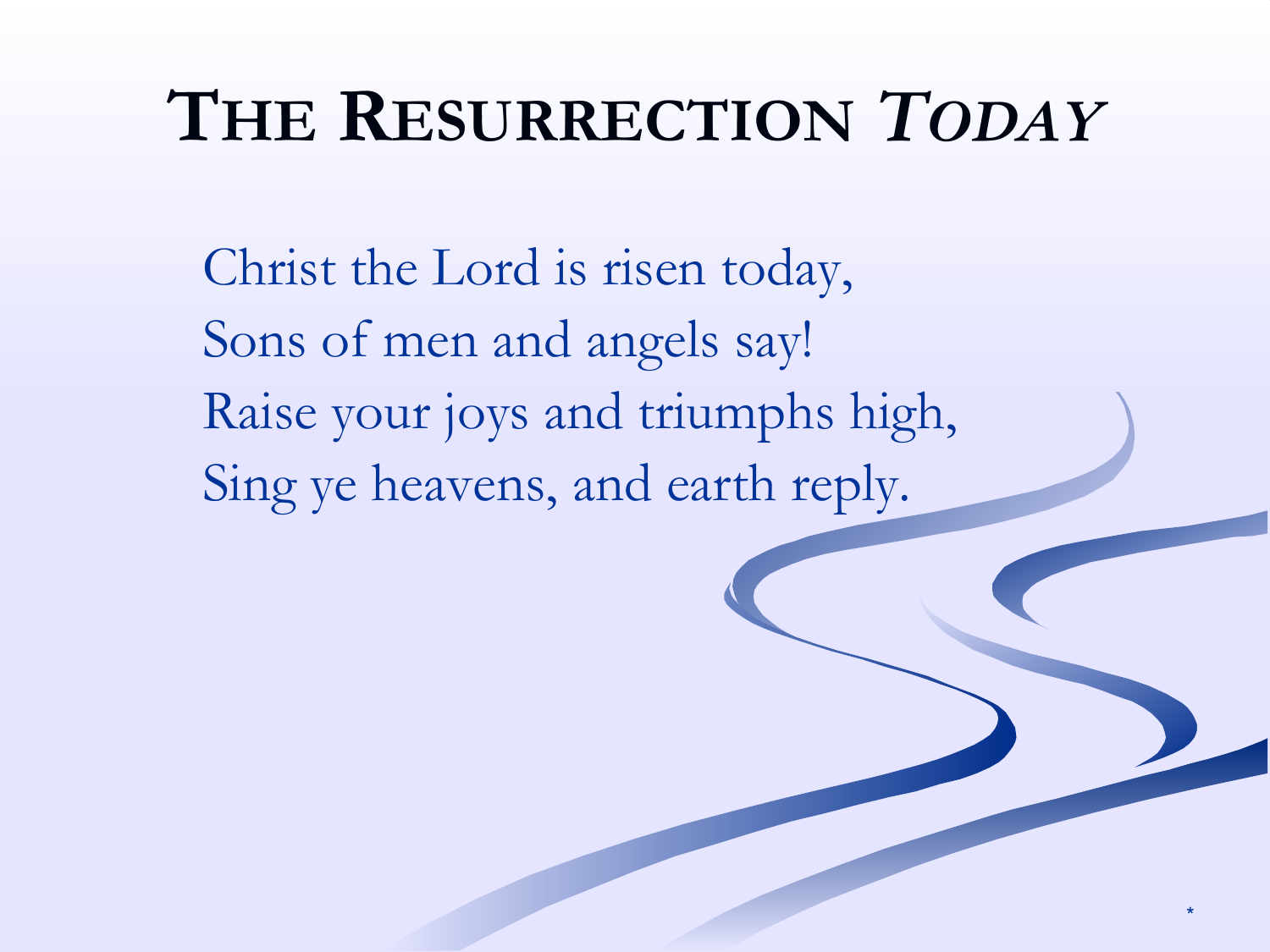# **LOOK** *NOW*

See in that infant's face The depths of Deity, And labor while ye gaze To sound the mystery; In vain: ye angels gaze no more, But fall and silently adore.

"Let Earth and Heaven Combine," Hymn 5, *Hymns for the Nativity of Our Lord*, 1745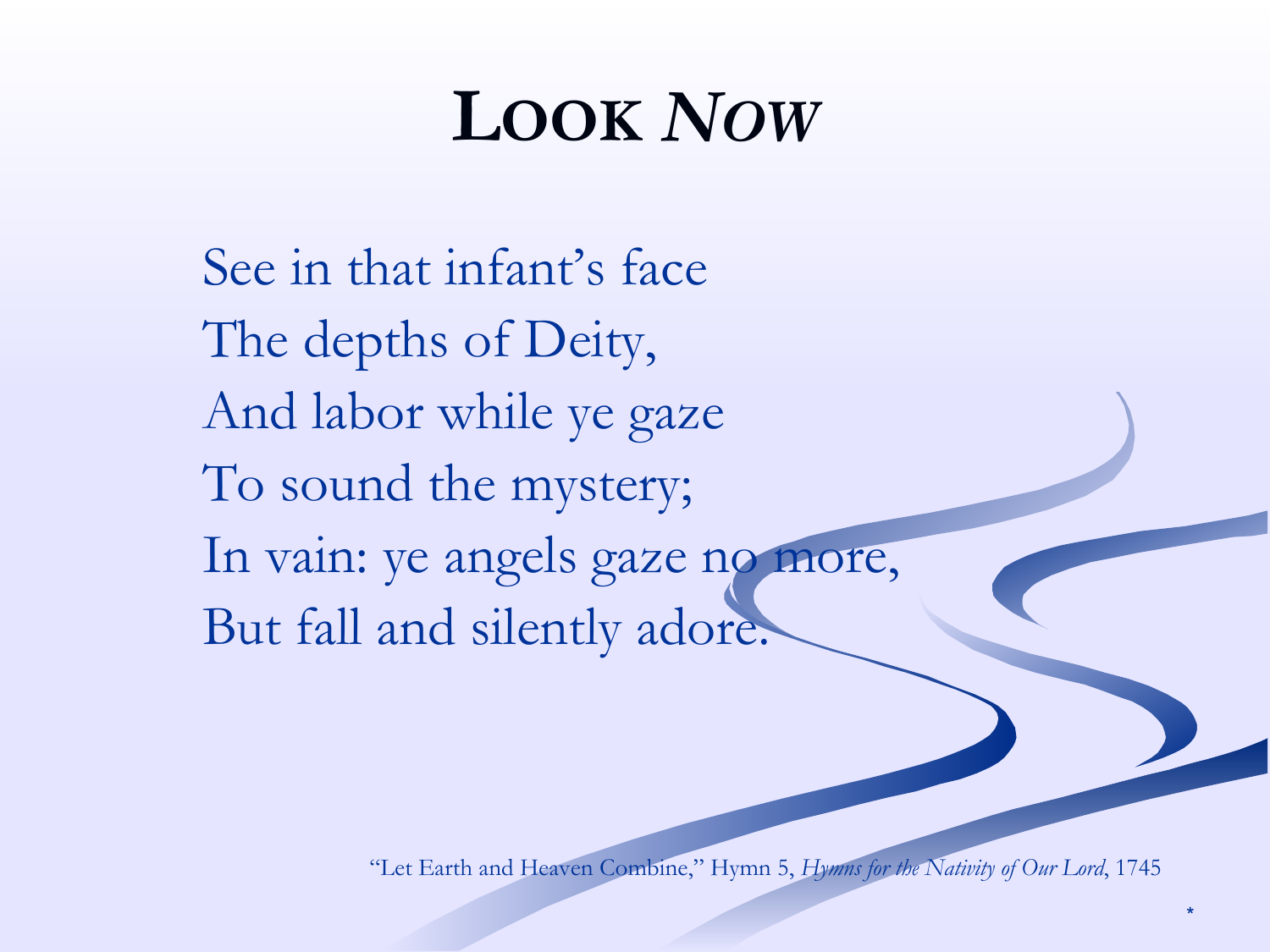## **SEEING THE CRUCIFIED SAVIOR**

See the slaughter'd Sacrifice, See the altar stain'd with blood! Crucified before our eyes Faith discerns the dying God, Dying that our souls might live, Gasping at His death, Forgive!

Hymn 18, *Hymns on the Lord's Supper*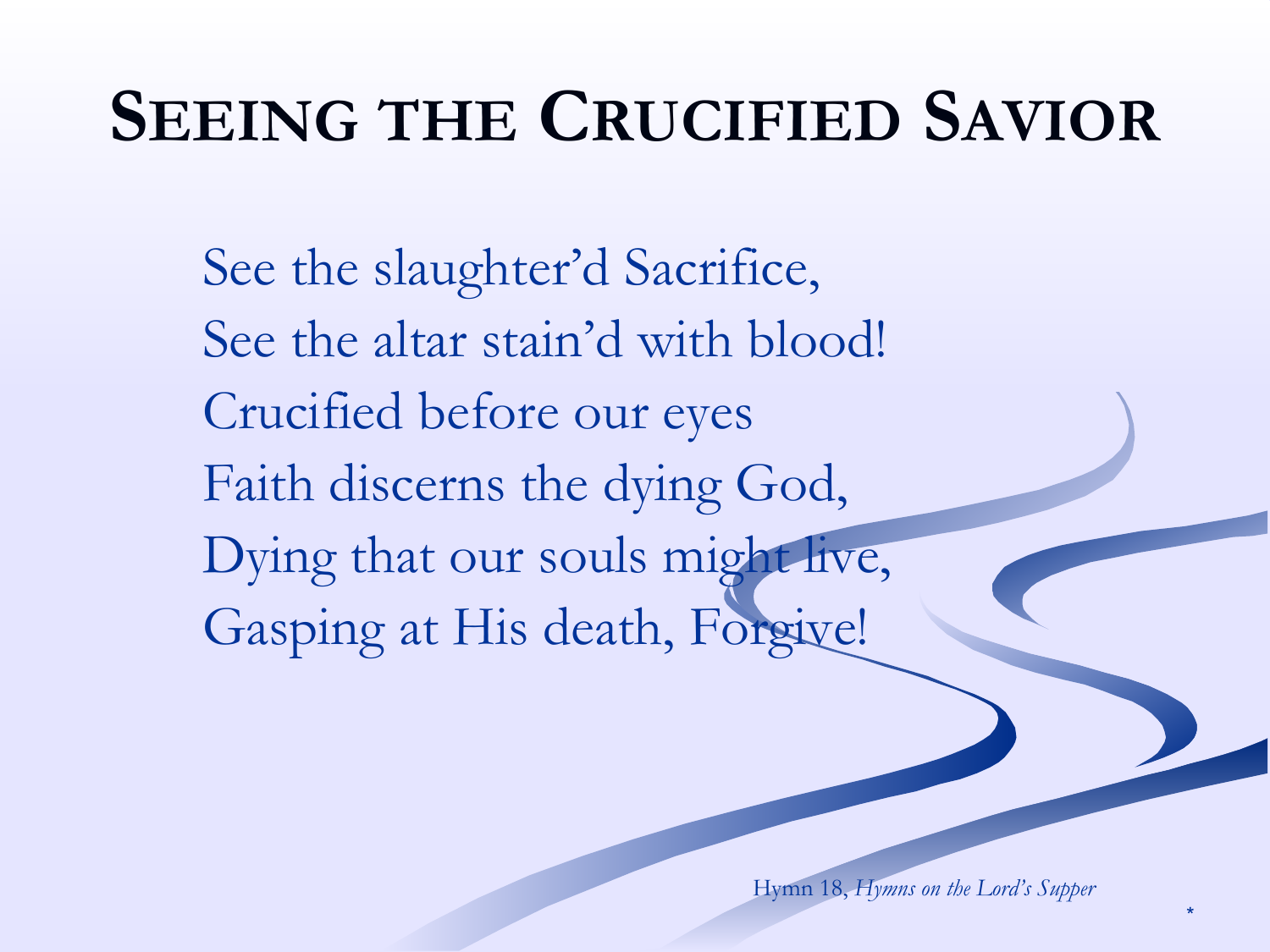# **OPEN WOUNDS & WARM BLOOD**

Still the wounds are open wide The blood doth freely flow As when first His sacred side Received the deadly blow: Still, O God, the blood is warm, Cover'd with the blood we are; Find a part it doth not arm, And strike the sinner there!

Hymn 122, *Hymns on the Lord's Supper*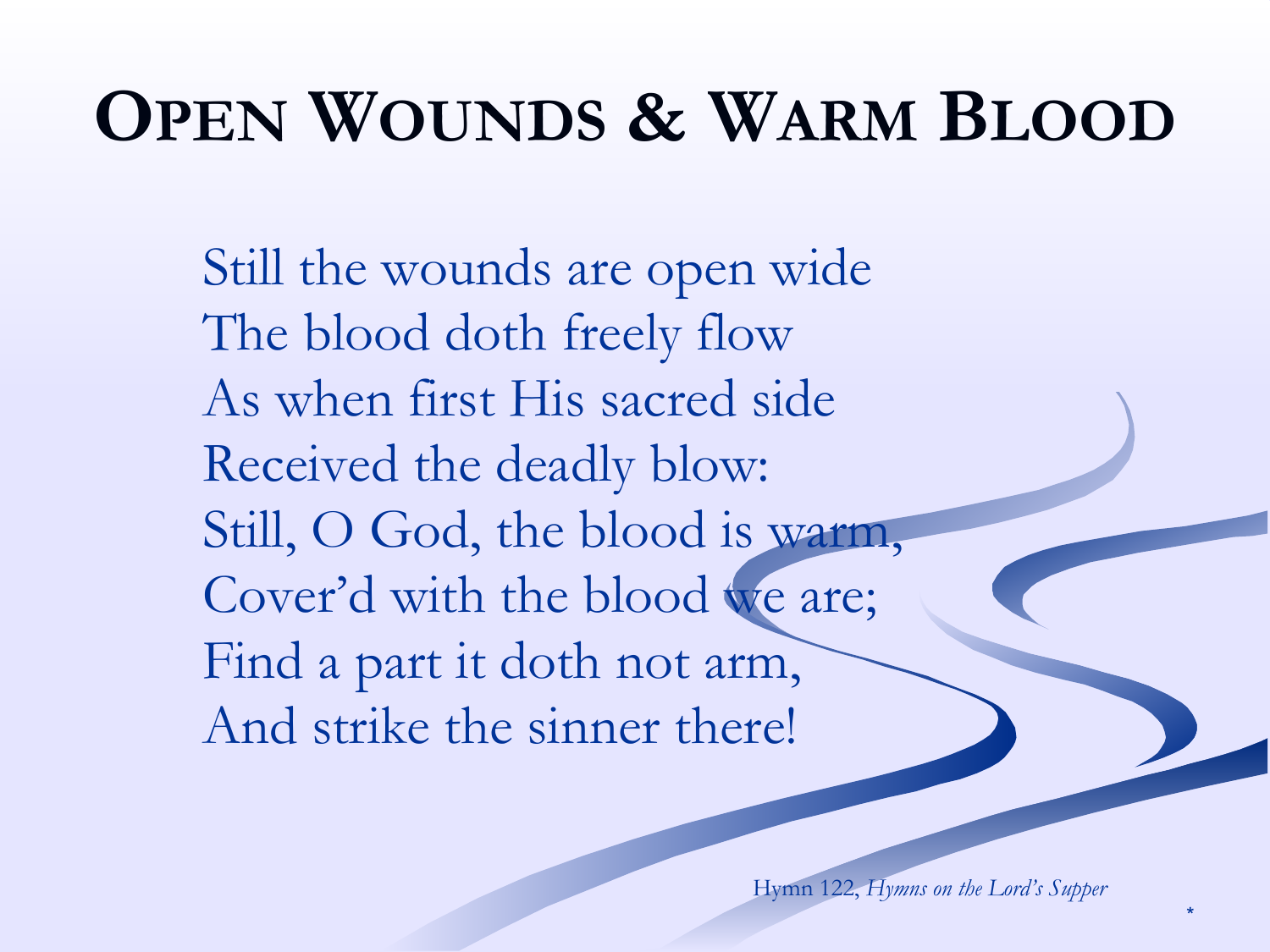### **EVOCATIVE THEOLOGY**

Beneath my load he faints and dies. I filled his soul with pangs unknown; I caused those mortal groans and cries;

I killed the Father's only Son!

"Ye that Pass By, Behold the Man," Hymn 24, 1780 Hymnal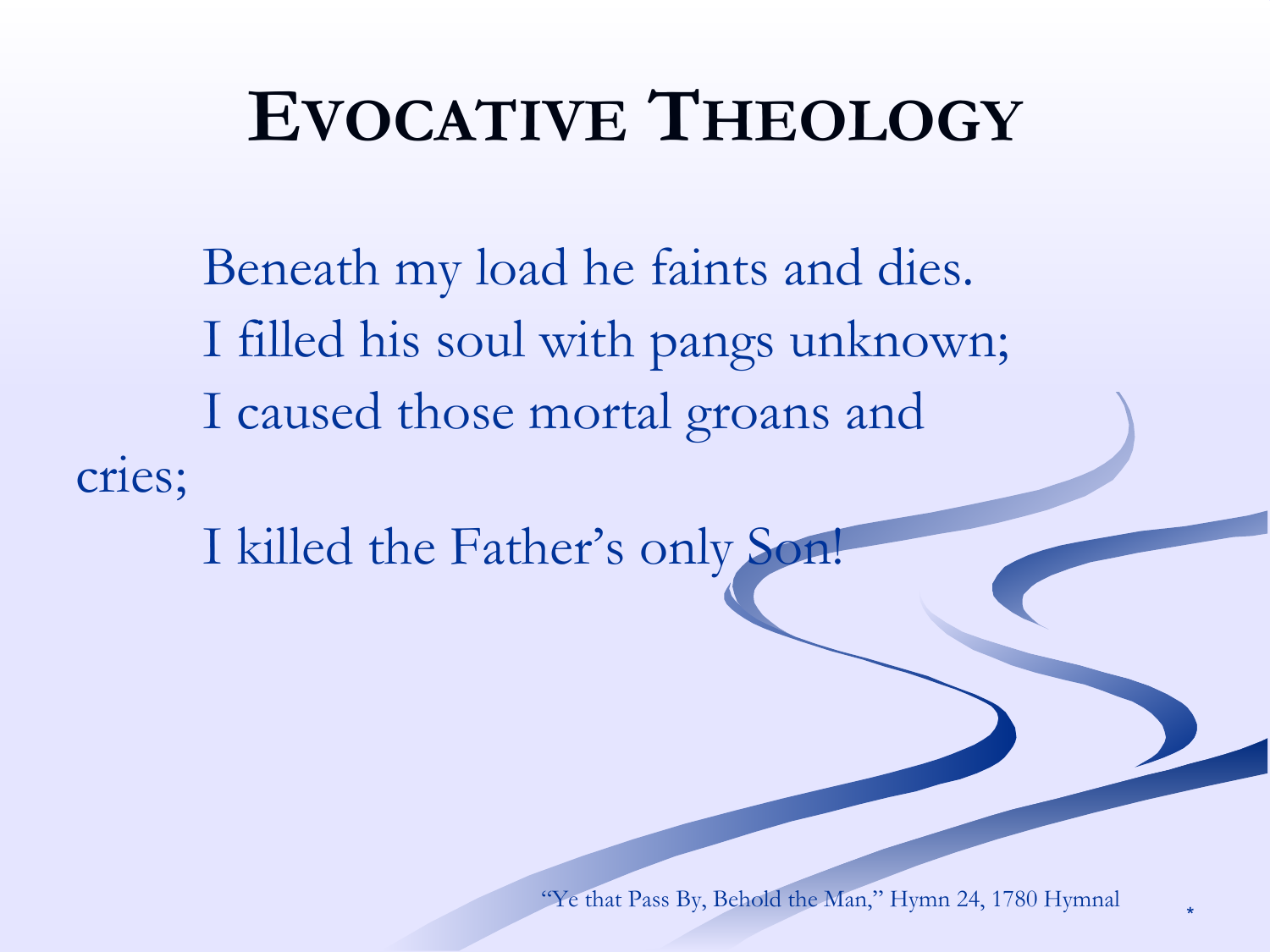#### **LESSONS FROM WESLEY**

- Be taken up with a fundamental paradox of the Christian faith: the Incarnation.
- ●Juxtapose our personal story against a larger, more cosmic Story.

- Incorporate a dynamic sense of time and remembrance.
- . Sing a biblical story from the inside out.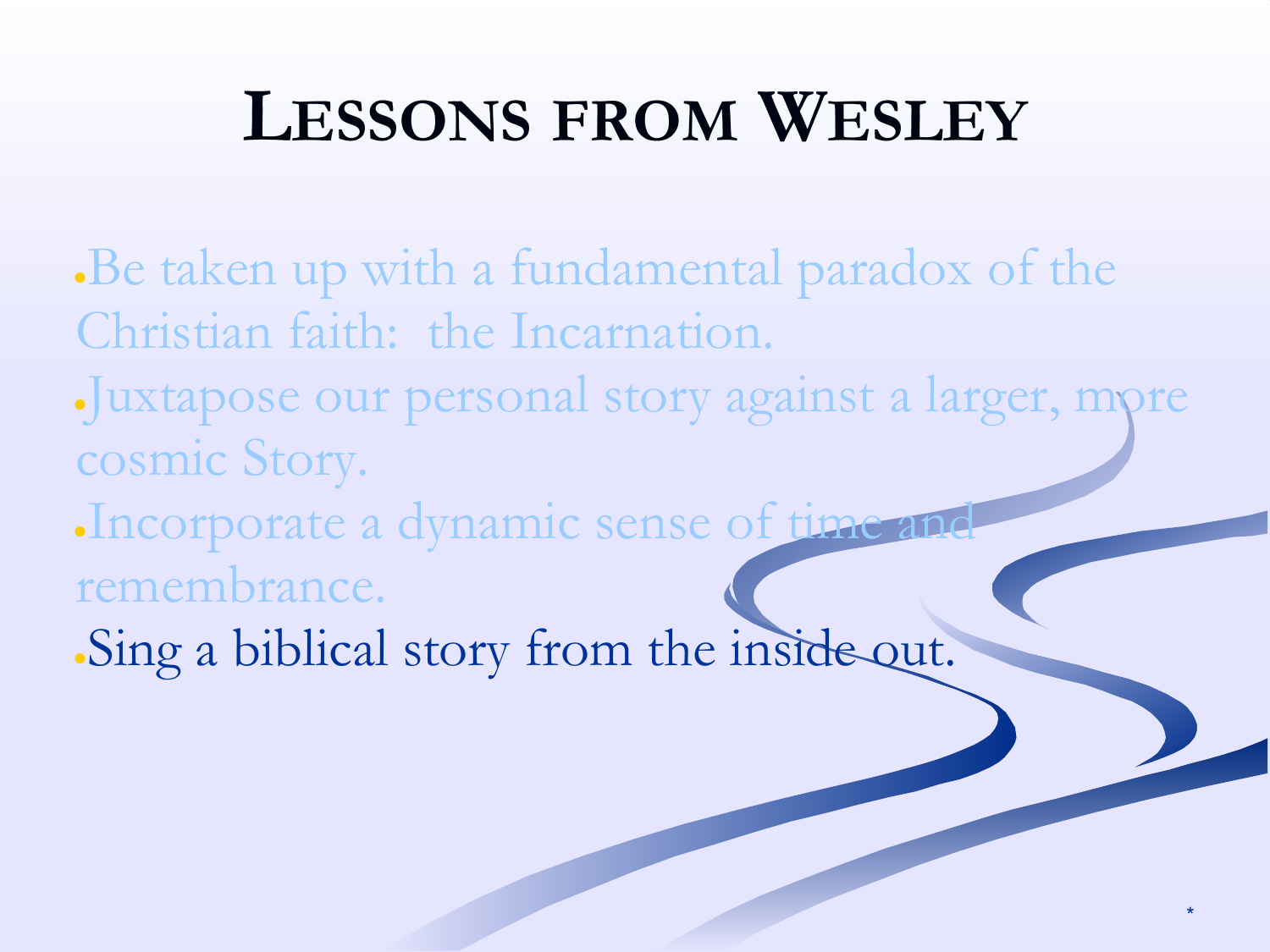# **PETER'S IMPRISONMENT & RELEASE**

Long my imprisoned spirit lay, Fast bound in sin and nature's night. Thine eye diffused a quick'ning ray; I woke; the dungeon flamed with light. My chains fell off, my heart was free, I rose, went forth, and followed thee.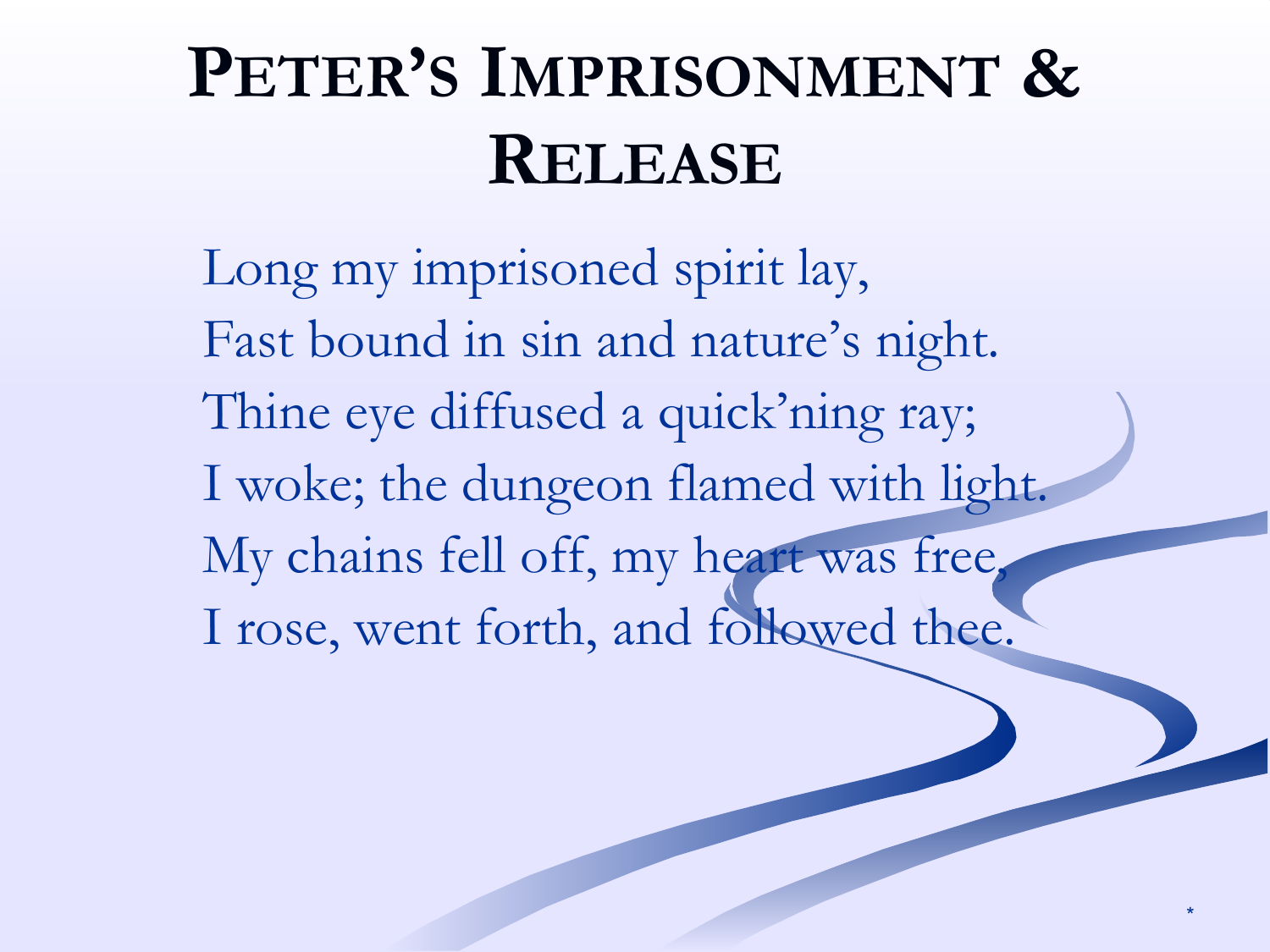#### **JACOB'S (THE CHRISTIAN'S) WRESTLING MATCH**

Come, O thou Traveler unknown, Whom still I hold, but cannot see! My company before is gone, And I am left alone with thee; With thee all night I mean to stay, And wrestle till the break of day.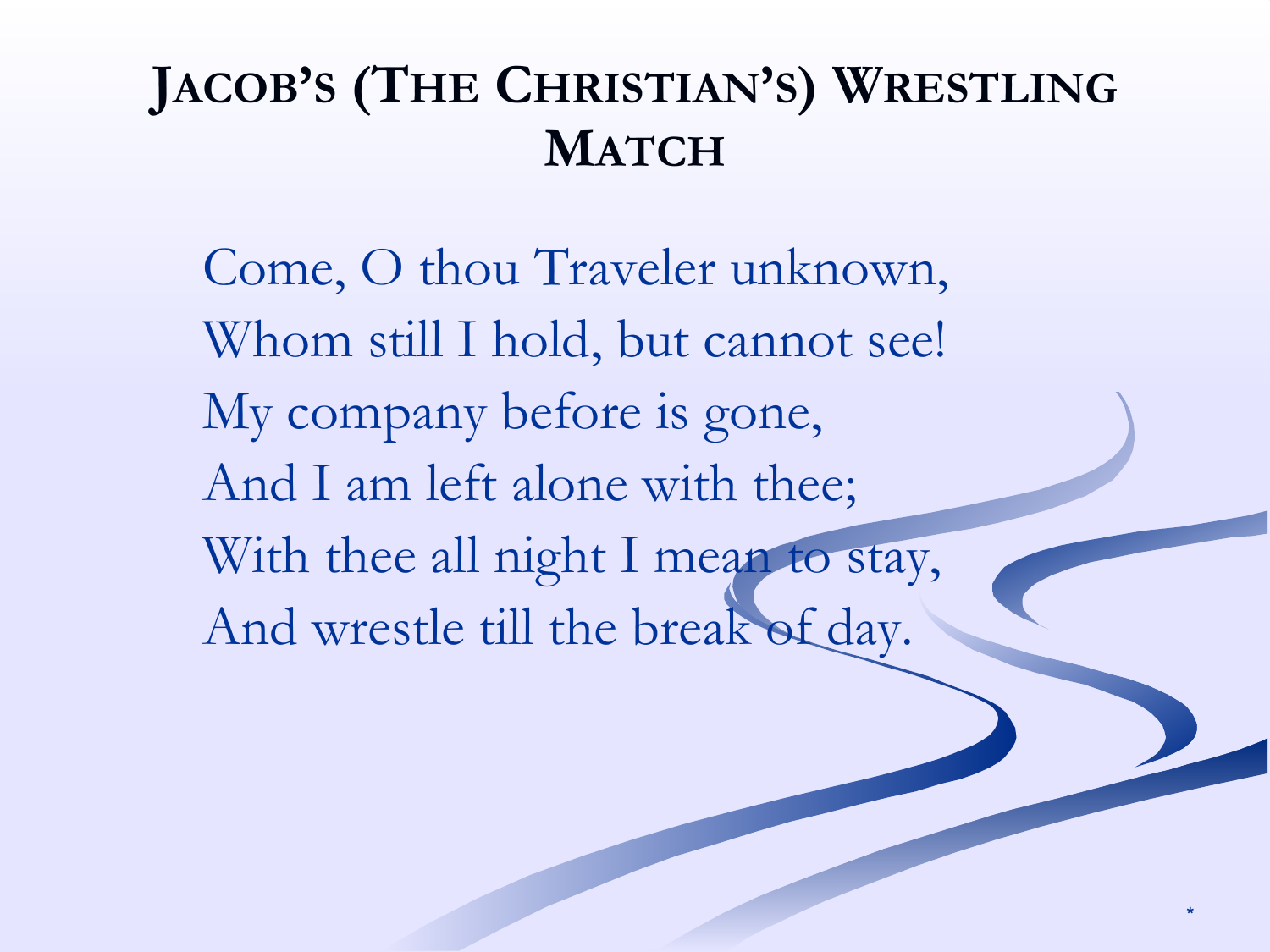In vain thou strugglest to get free, I never will unloose my hold; Art thou the Man that died for me? The secret of thy love unfold: Wrestling, I will not let thee go Till I thy name, thy nature know.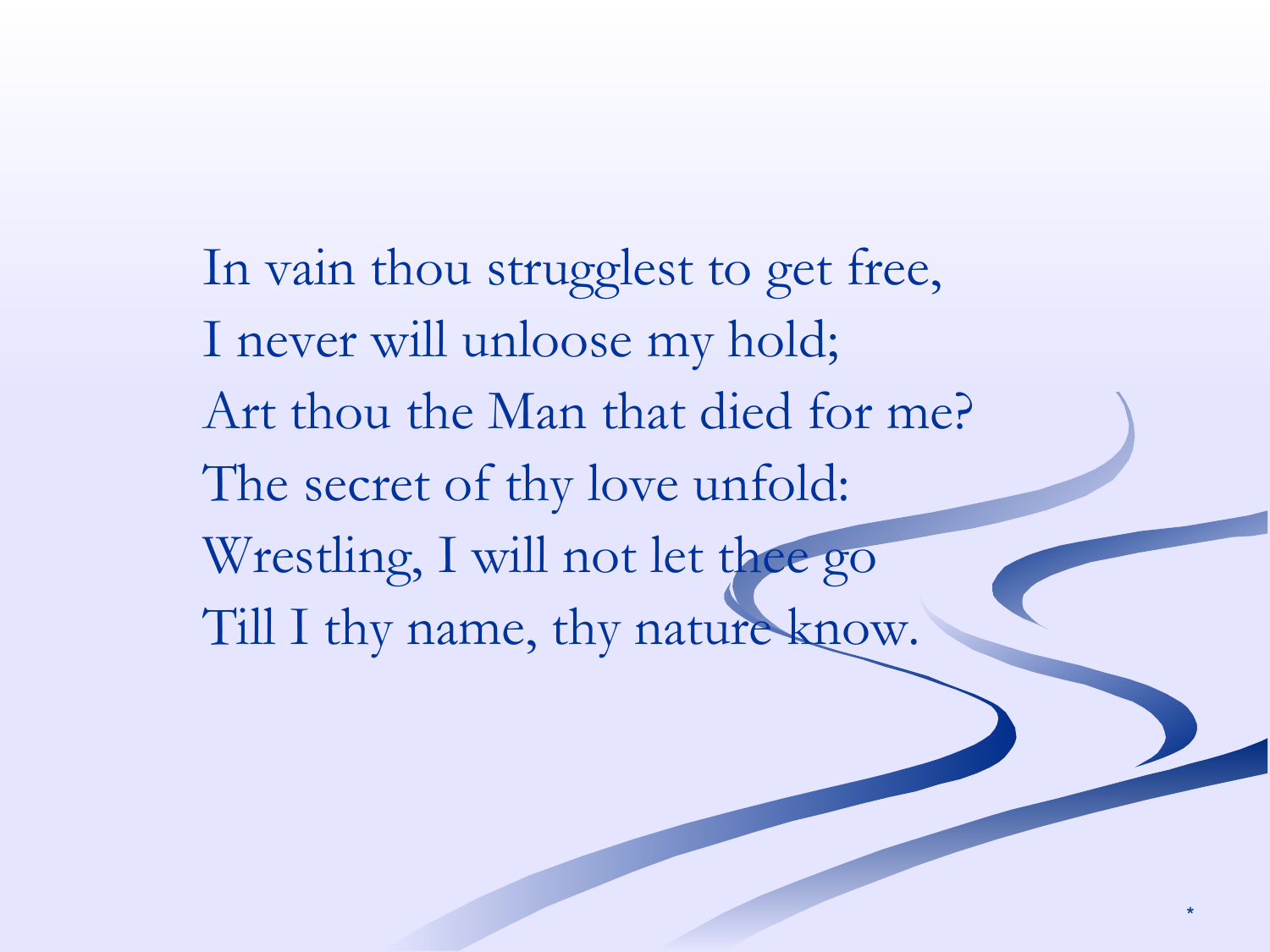'Tis Love! 'Tis Love! Thou diedst for me; I hear thy whisper in my heart. The morning breaks, the shadows flee, Pure Universal Love thou art:

To my, to all, thy bowels move-

Thy nature, and thy name, is Love.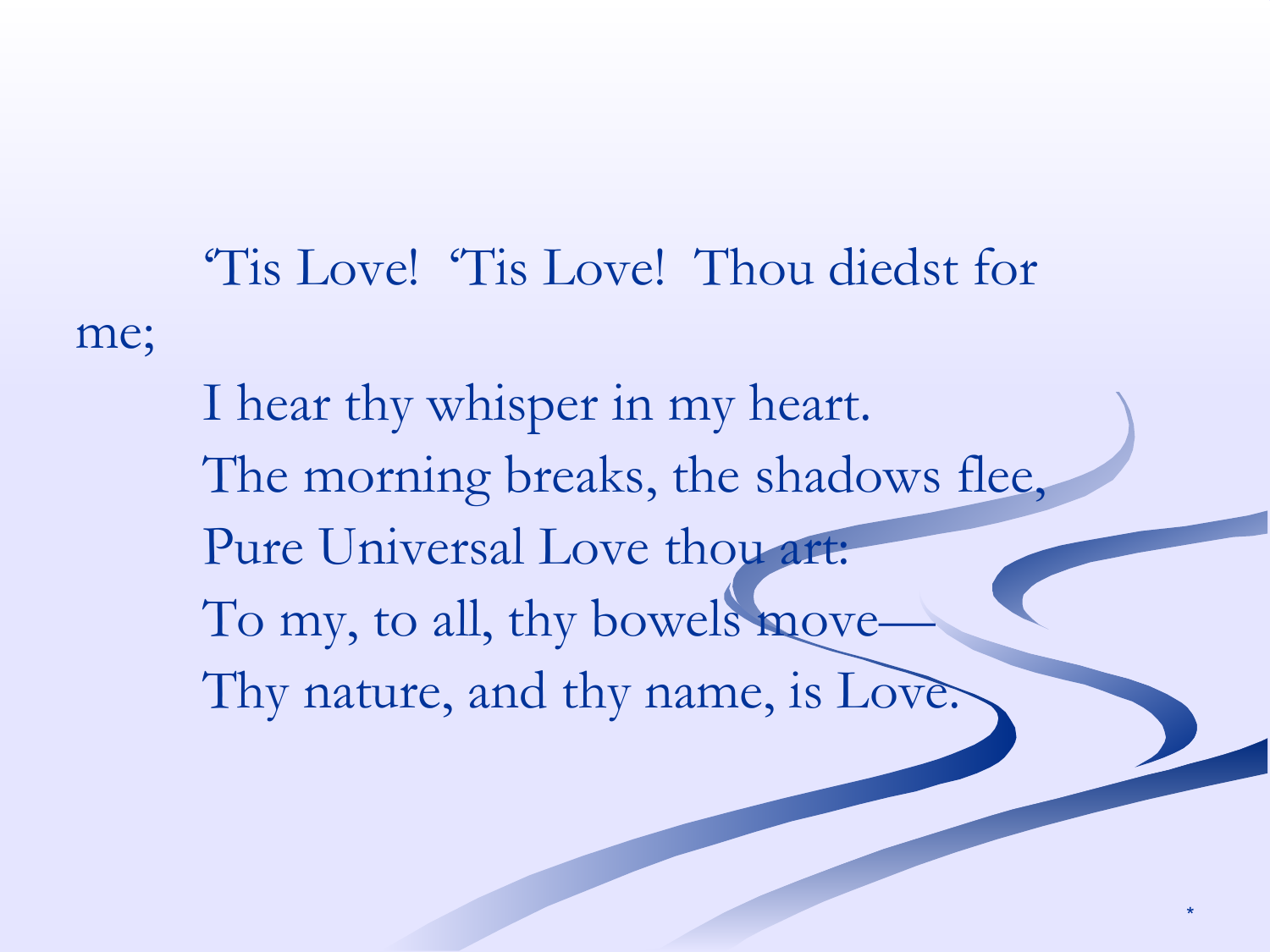# **THE REALLY GOOD SAMARITAN**

…The thieves have rob'd, and stript, and bound…

> My putrid wounds stand open wide, My head is faint, and sick of pride, And all corrupt my heart… But Life I see in death appear! The good Samaritan is near... Bind up my wounds by opening thine, Apply the balm of blood Divine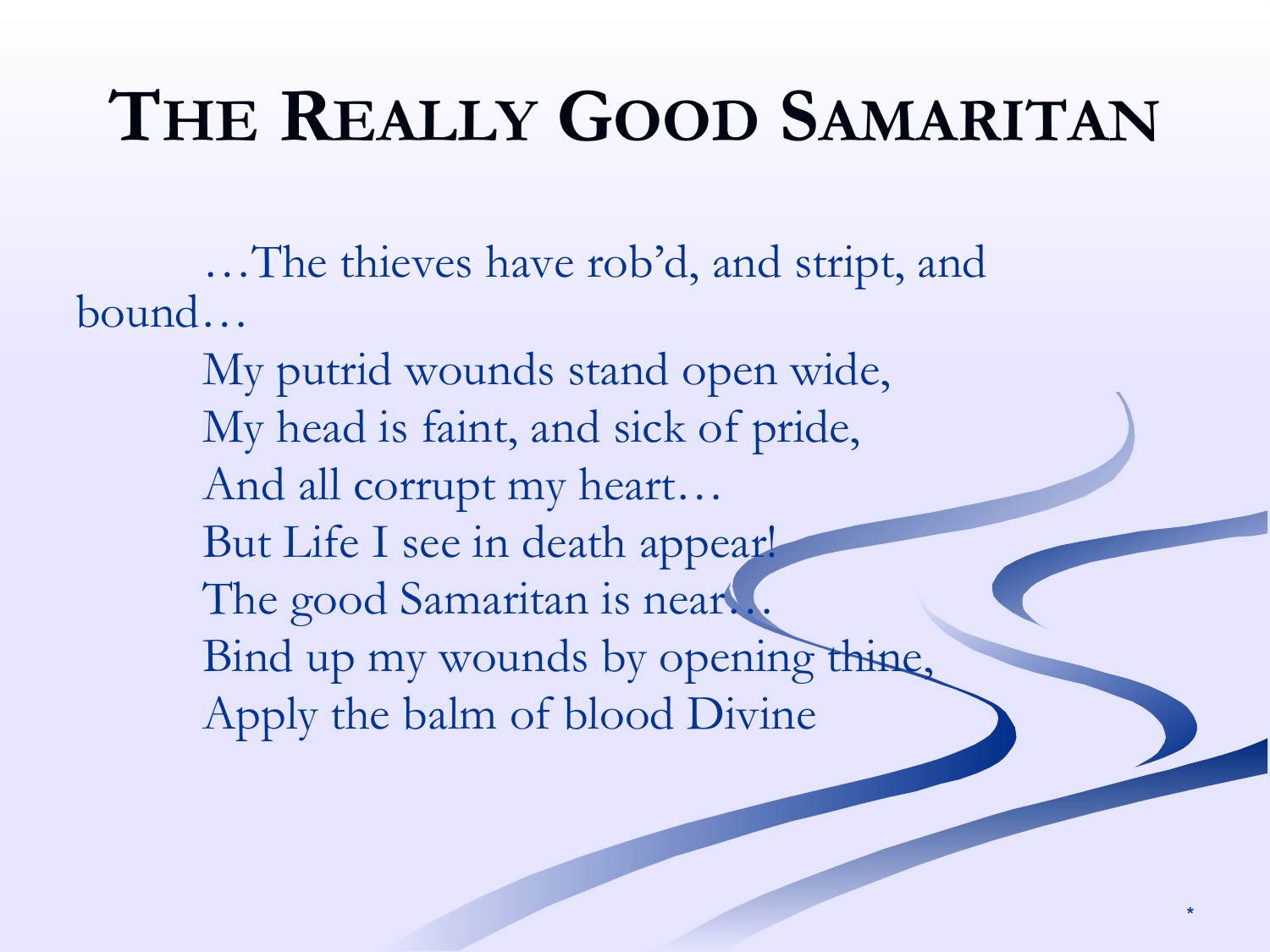### **LESSONS FROM WESLEY**

- **Be taken up with a fundamental paradox of the** Christian faith: the Incarnation.
- ●Juxtapose our personal story against a larger, more cosmic Story.
- ●Incorporate a dynamic sense of time and remembrance.
- Sing a biblical story from the hoside out.
- .Put the emphasis upon divine activity (Let God have good, strong verbs).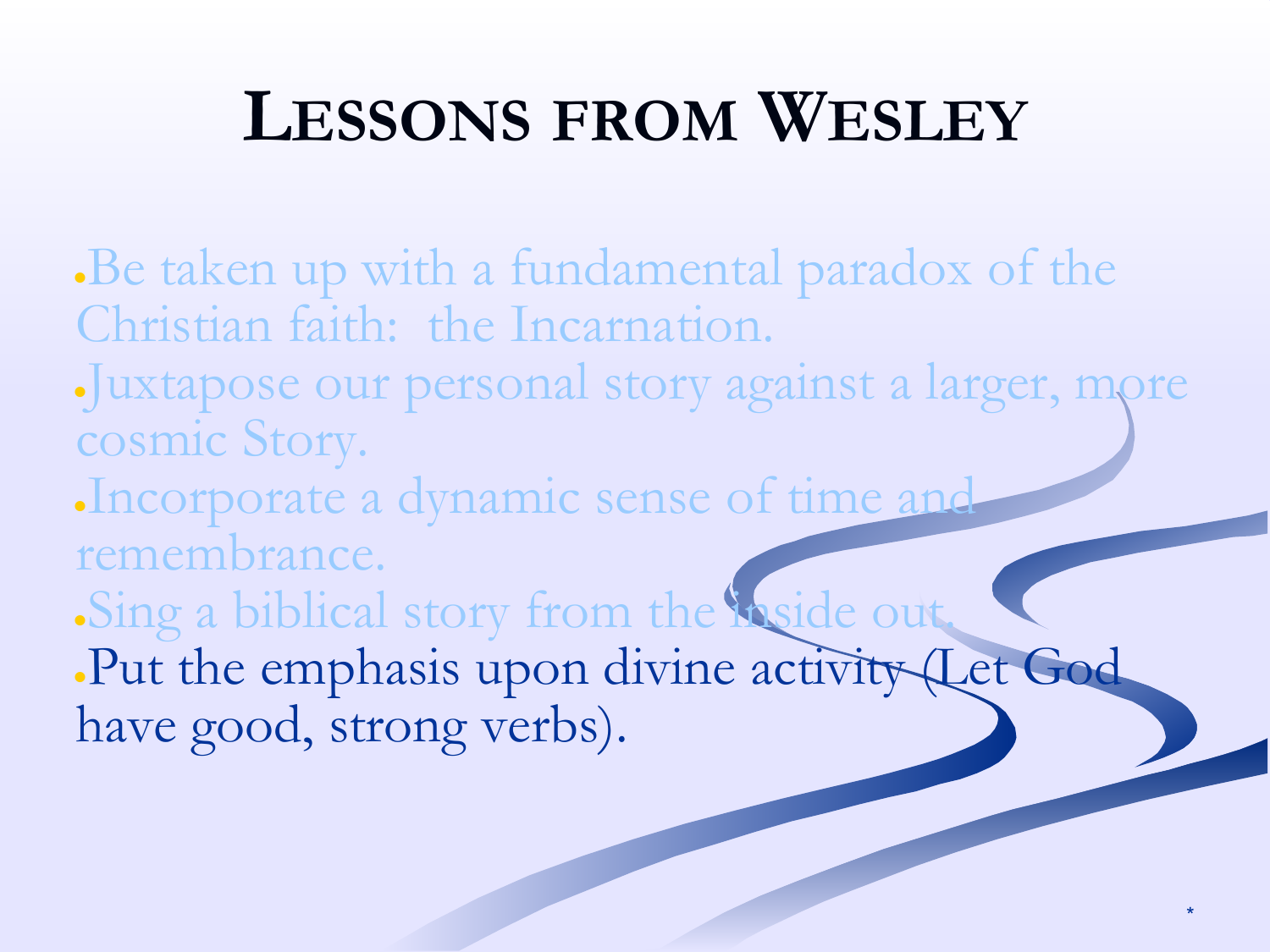# **PILING UP VERBS FOR JESUS**

Did not his word the fiends expel? The lepers cleanse, and raise the dead?

> Did he not all their sickness heal? And satisfy their every need? Did he reject his helpless clay? Or send them sorrowful away?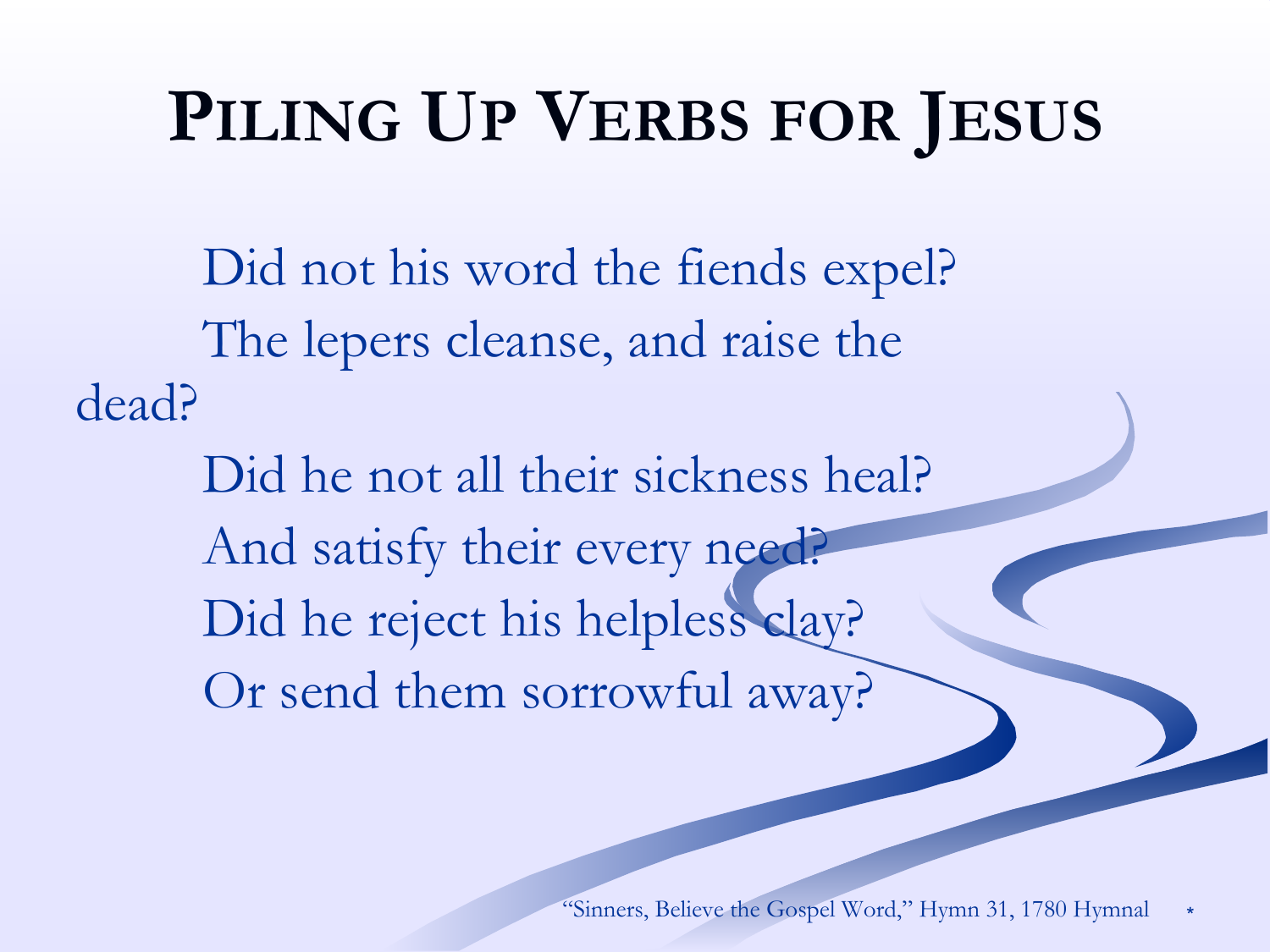# **O FOR A THOUSAND VERBS**

He breaks the power of cancelled sin, He sets the prisoner free; His blood can make the foulest clean His blood availed for me.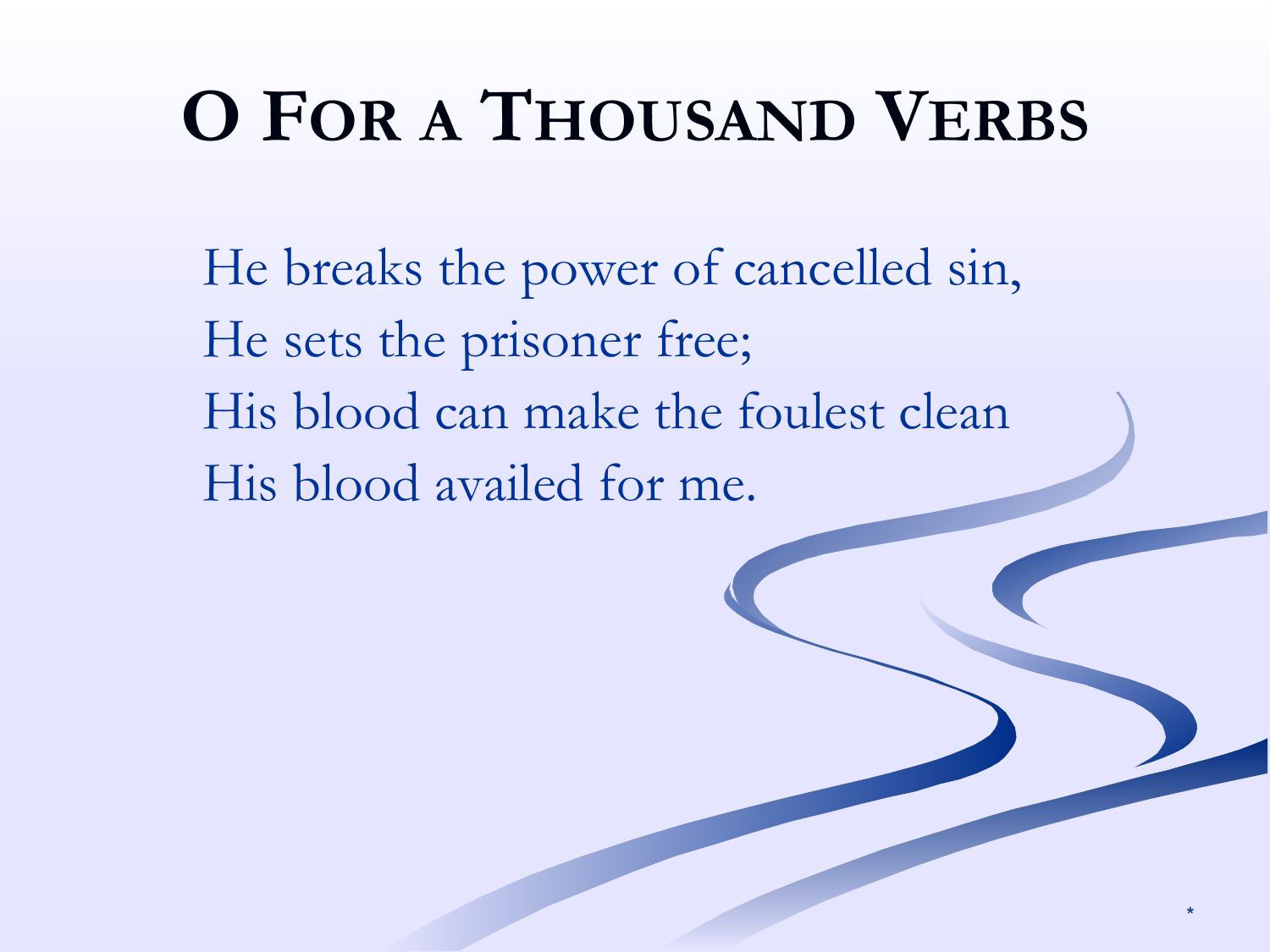## **LESSONS FROM WESLEY**

- Be taken up with a fundamental paradox of the Christian faith: the Incarnation.
- ●Juxtapose our personal story against a larger, more cosmic Story.

- ●Incorporate a dynamic sense of time and remembrance.
- Sing a biblical story from the inside out.
- ●Put the emphasis upon divine activity (Let God
- have good, strong verbs).
- Be mesmerized by the Trinity.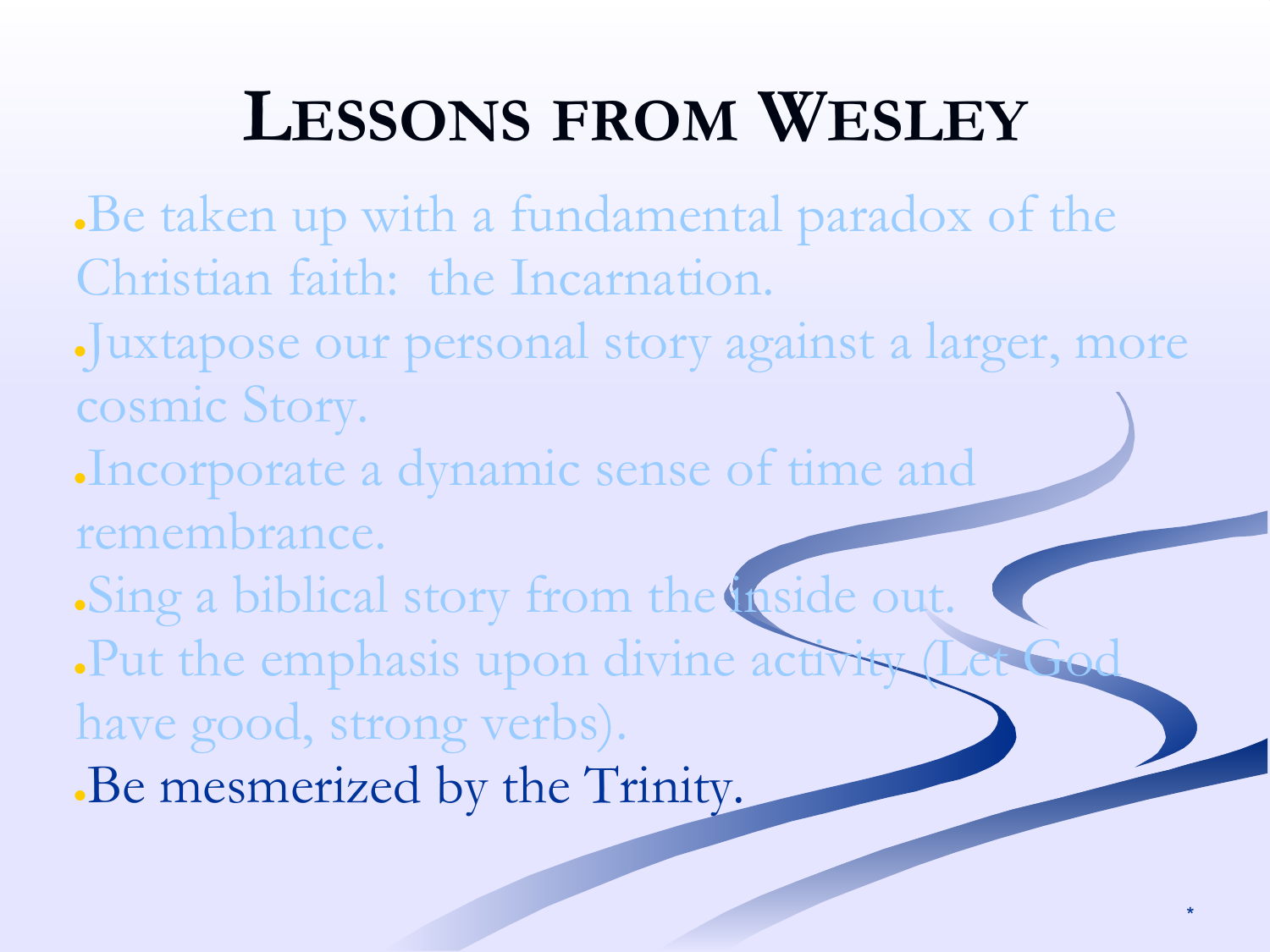## **STRUCTURING BY THE PERSONS**

Sinners, turn, why will you die? God, your Maker, asks you why? God, who did your being give, Made you with himself to live; He the fatal cause demands, Asks the work of his own hands, Why, ye thankless creatures, why Will you cross his love, and die?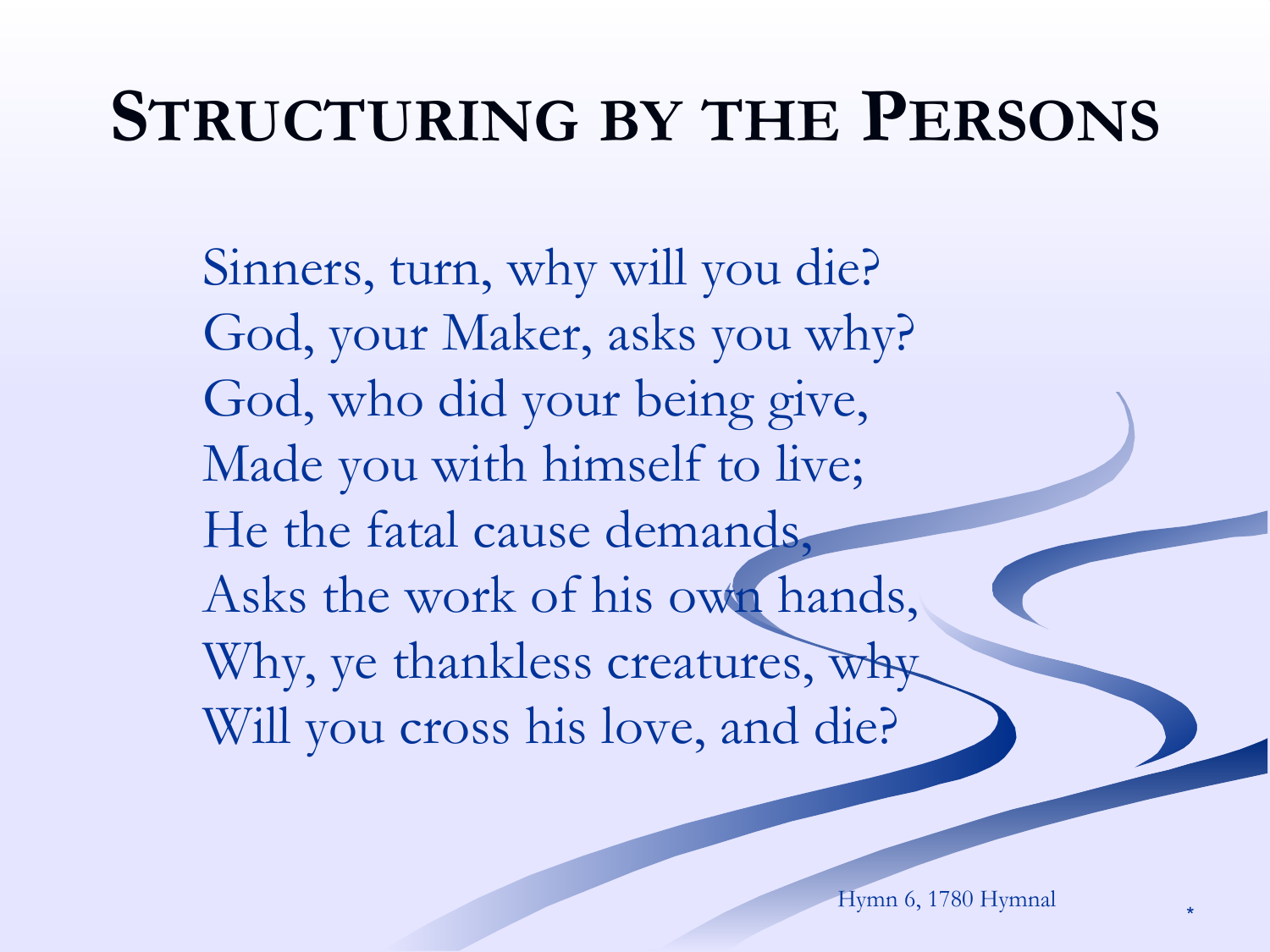Sinners, turn, why will you die? God, your Savior, asks you why. God, who did your souls retrieve, Died himself that you might live. Will you let him die in vain? Crucify your Lord again? Why, ye ransomed sinners, why Will you slight his grace, and die?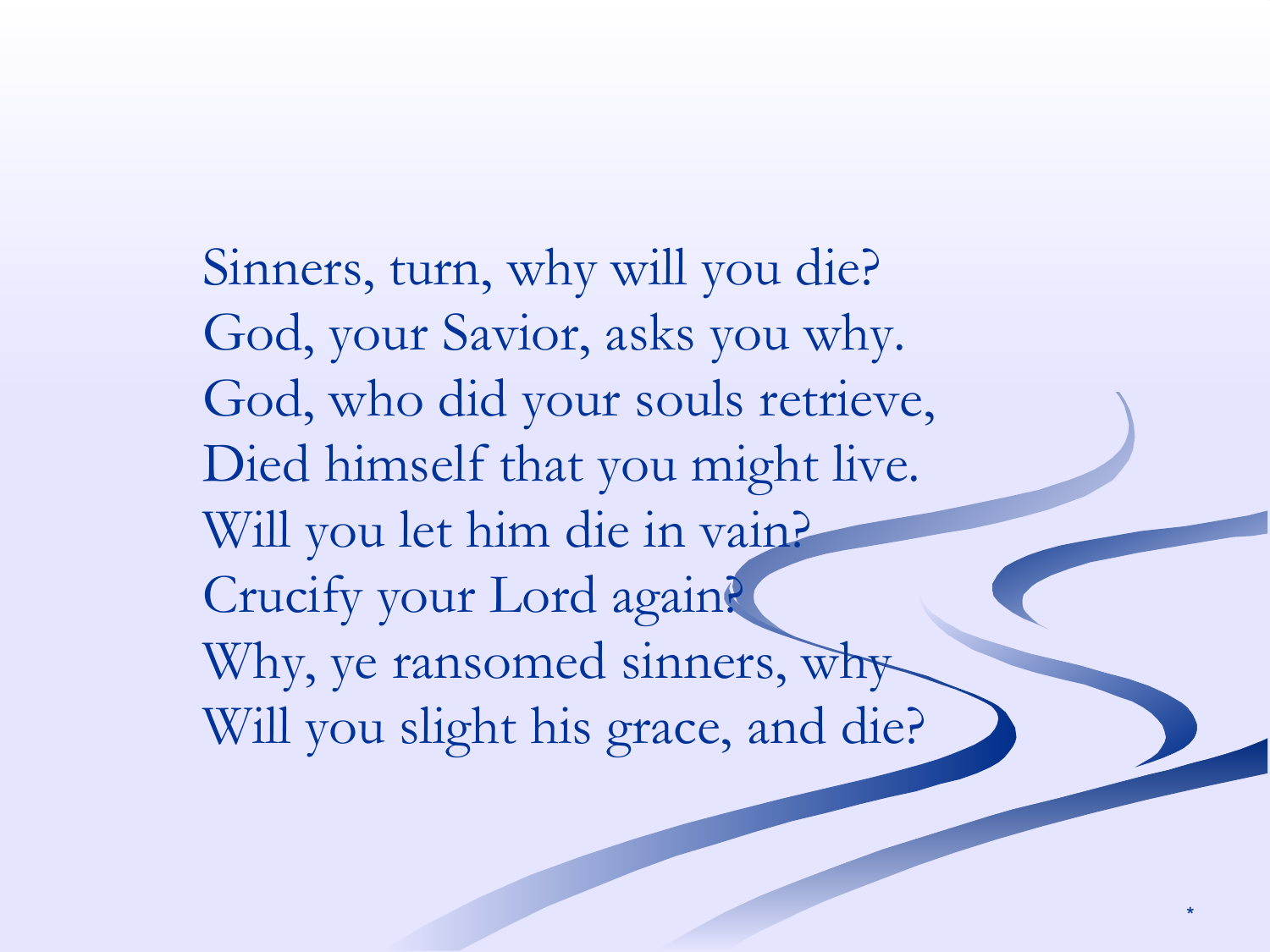Sinners, turn, why will you die? God the Spirit asks you why. He, who all your lives hath strove, Wooed you to embrace his love. Will you not the grace receive? Will you still refuse to live? Why, ye long-sought sinners, why Will you grieve your God, and die?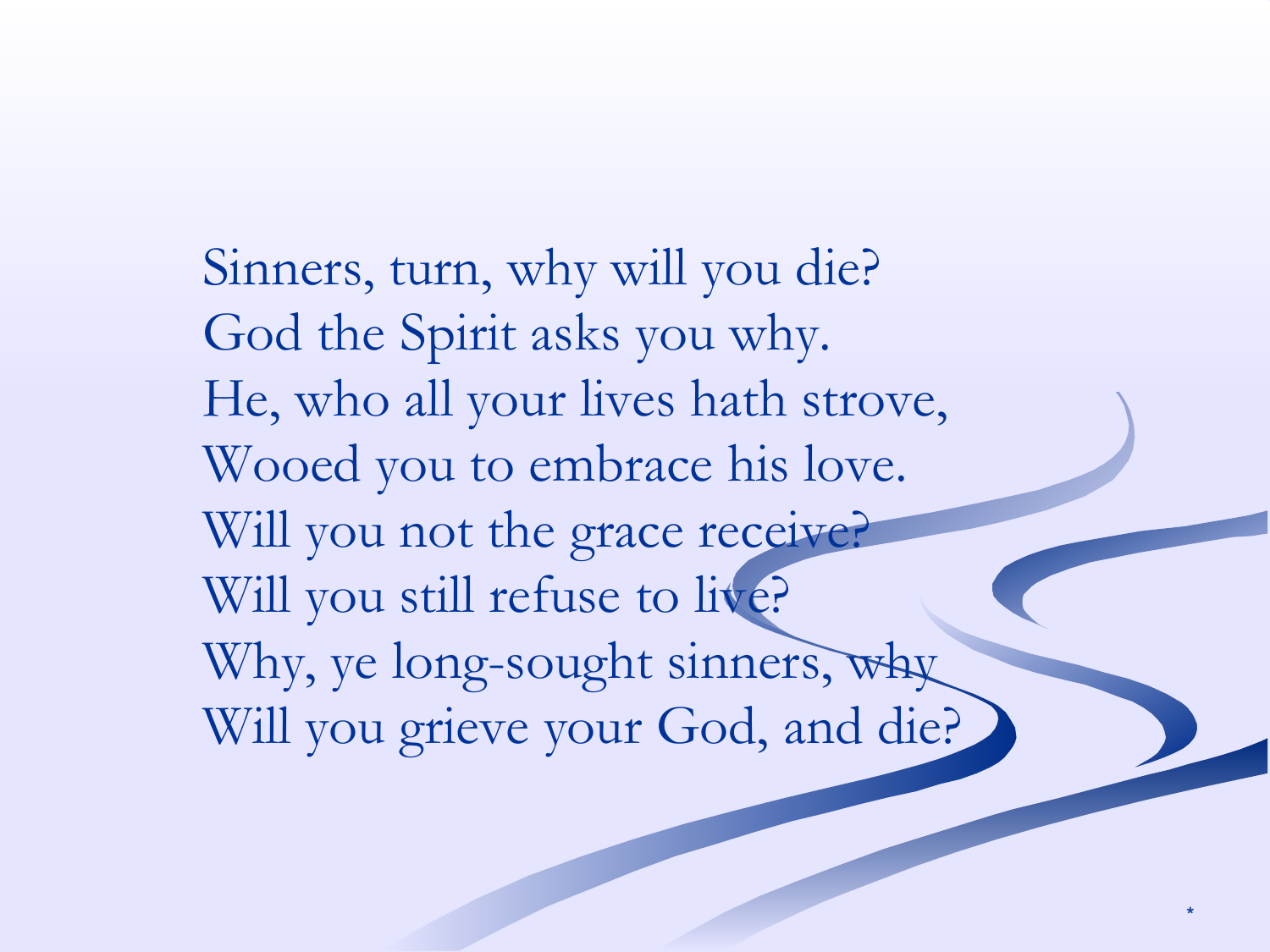# **THE HOLY SPIRIT & THE SON IN THE ECONOMY OF SALVATION**

Spirit of faith, come down, Reveal the things of God, And make to us the Godhead known, And witness with the blood: 'Tis thine the blood to apply, And give us eyes to see Who did for every sinner die Hath surely died for me.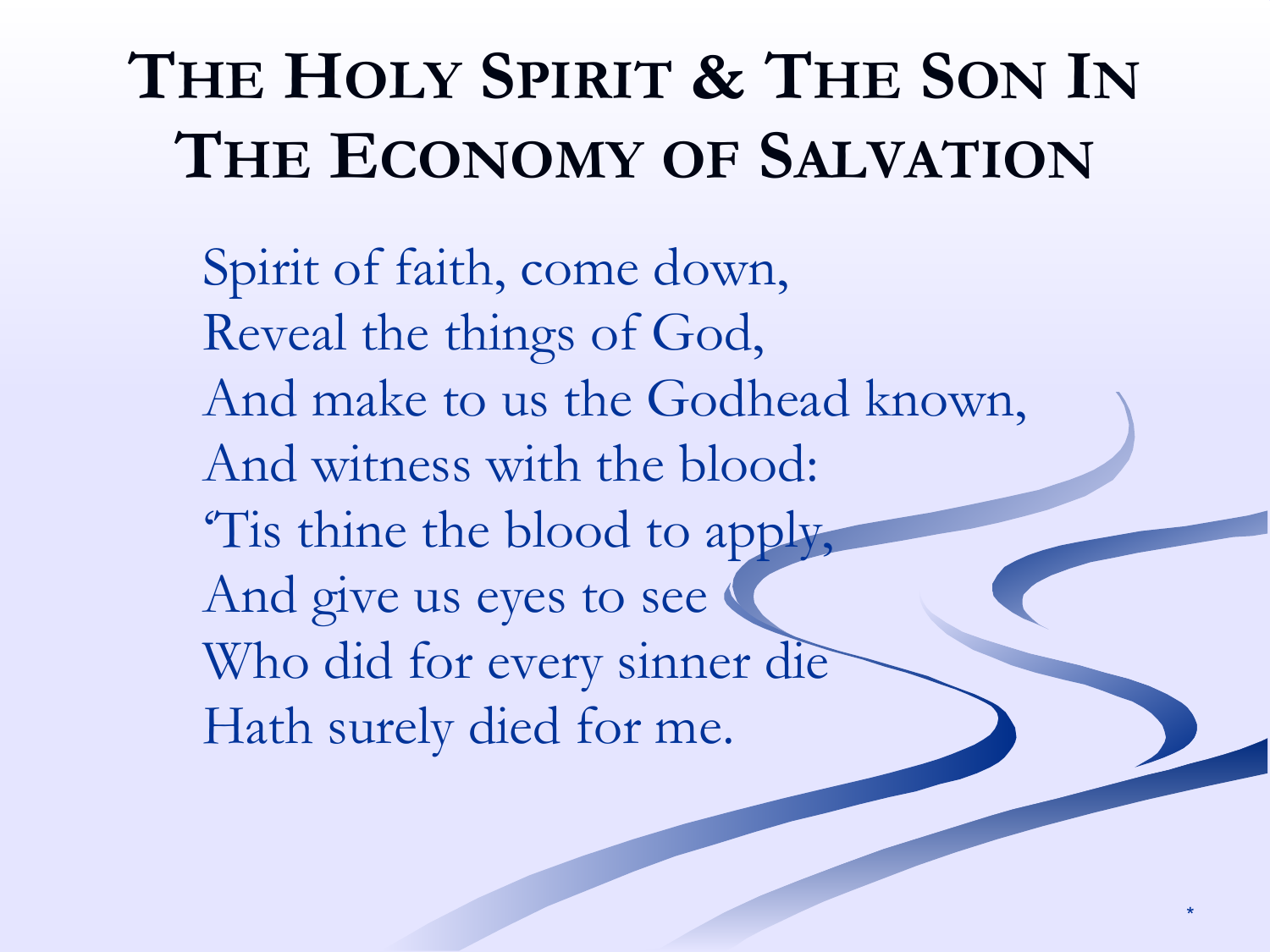No man can truly say That Jesus is the Lord Unless thou take the veil away, And breathe the living word; Then, only then we feel Our interest in his blood, And cry with joy unspeakable, Thou art my Lord, my God!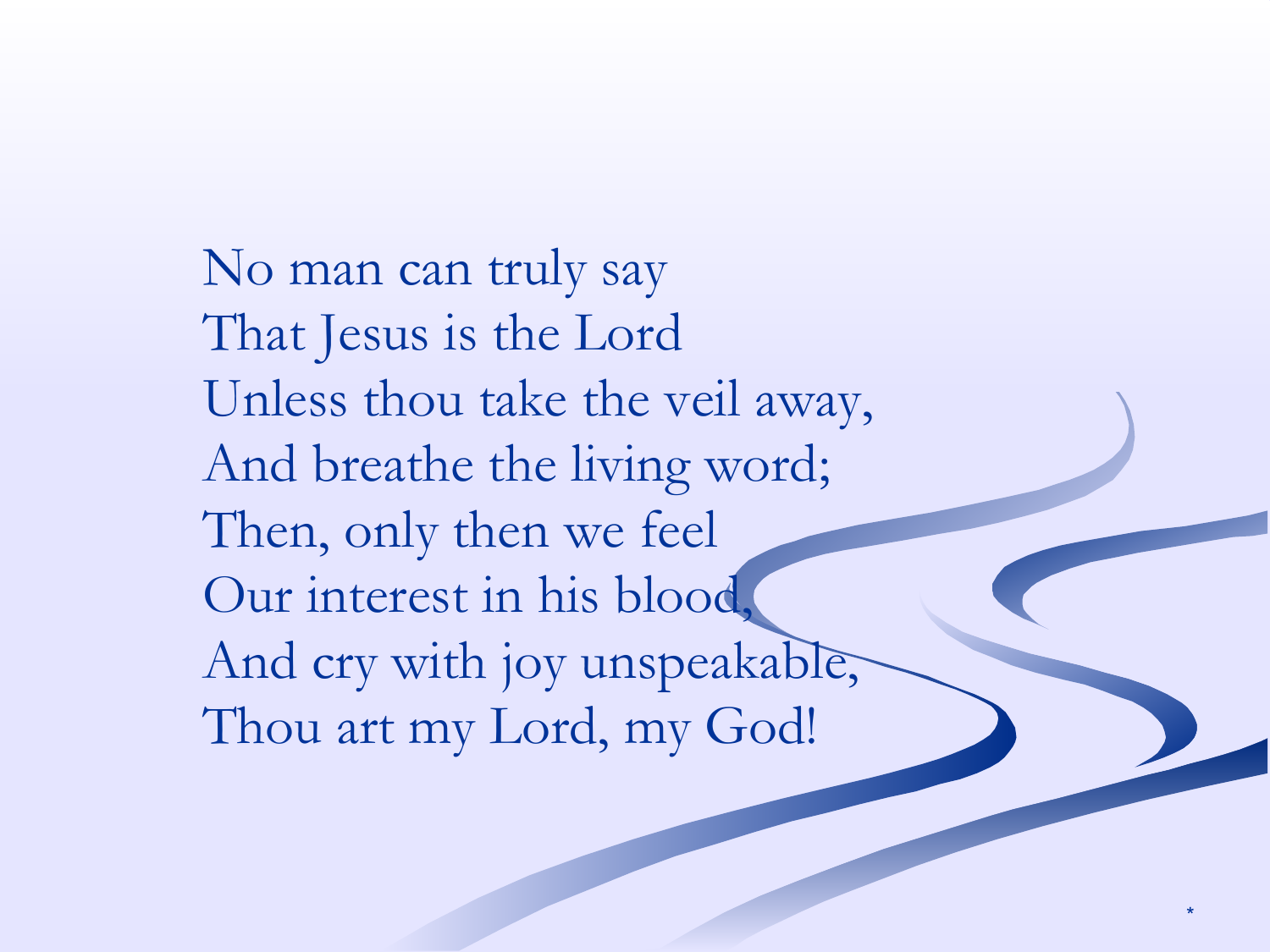## **THE FATHER & THE SON IN THE ECONOMY OF SALVATION**

Arise, my soul, arise, Shake off thy guilty fears; The bleeding Sacrifice In my behalf appears; Before the throne my surety stands; My name is written on his hands.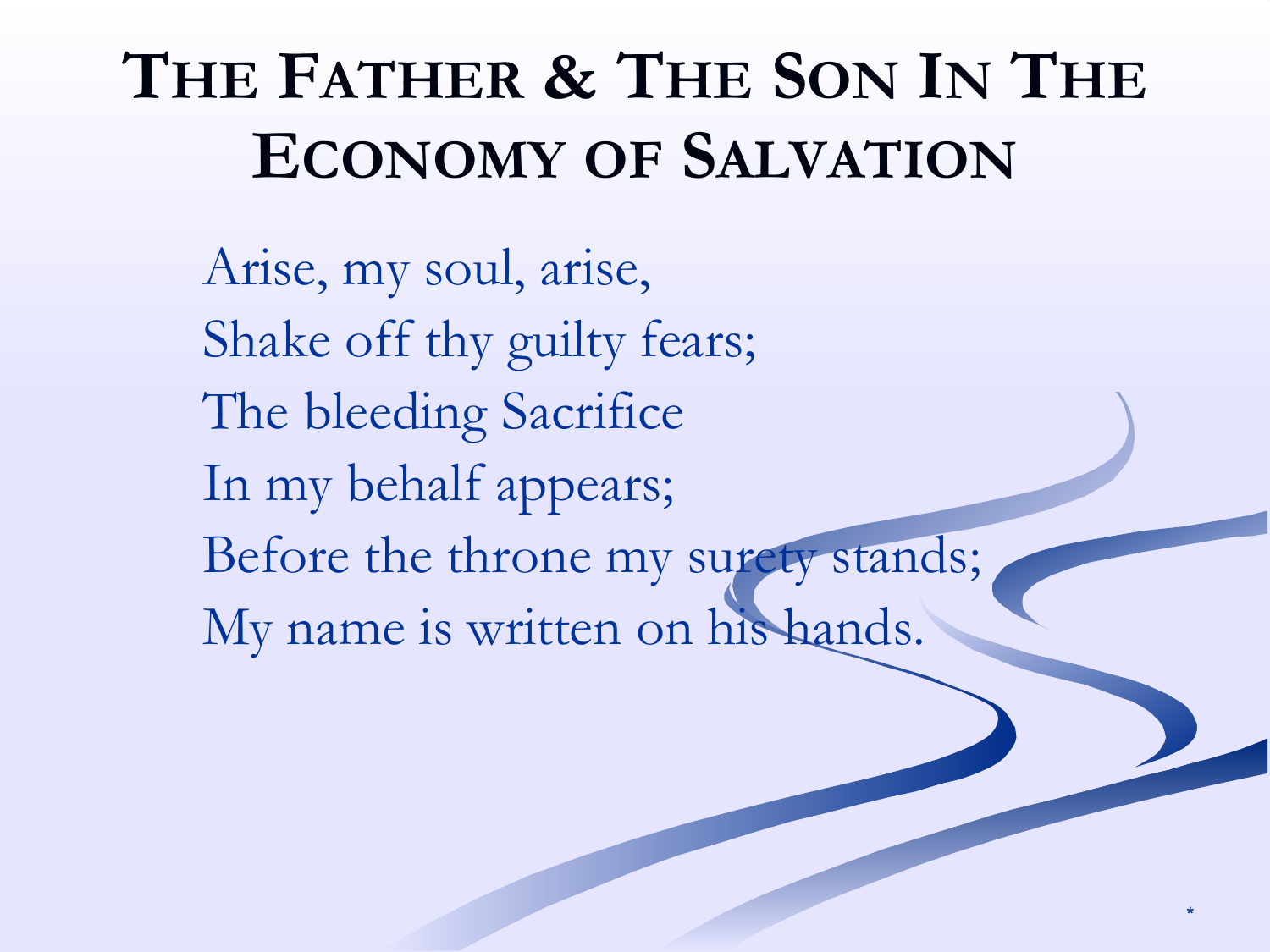Five bleeding wounds he bears, Received on Calvary; They pour effectual prayers, They strongly speak for me: Forgive him, Oh! Forgive, they cry, Nor let that ransomed sinner die.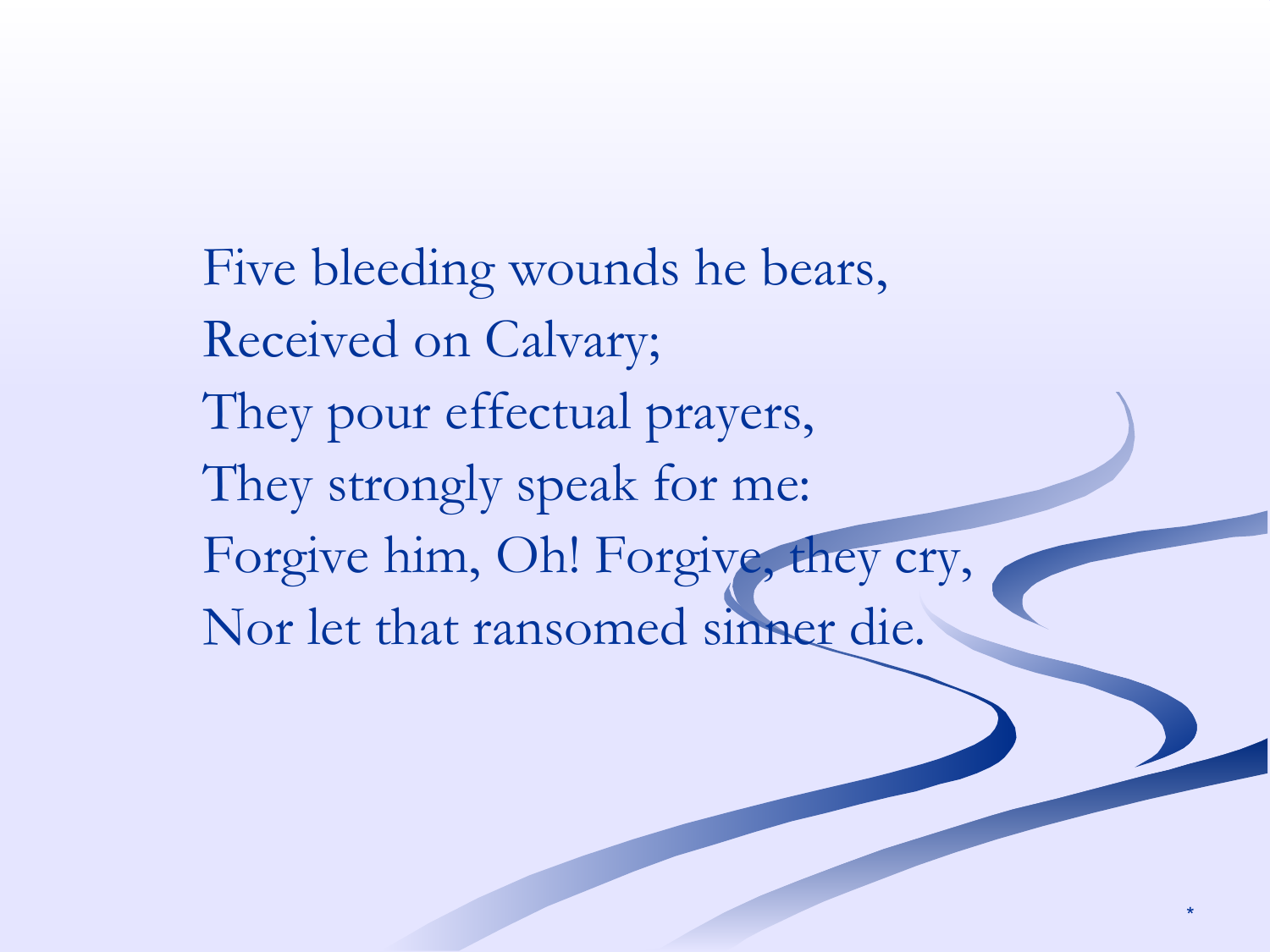The Father hears him pray, His dear anointed One; He cannot turn away The presence of his Son: His Spirit answers to the blood, And tells me I am born of God.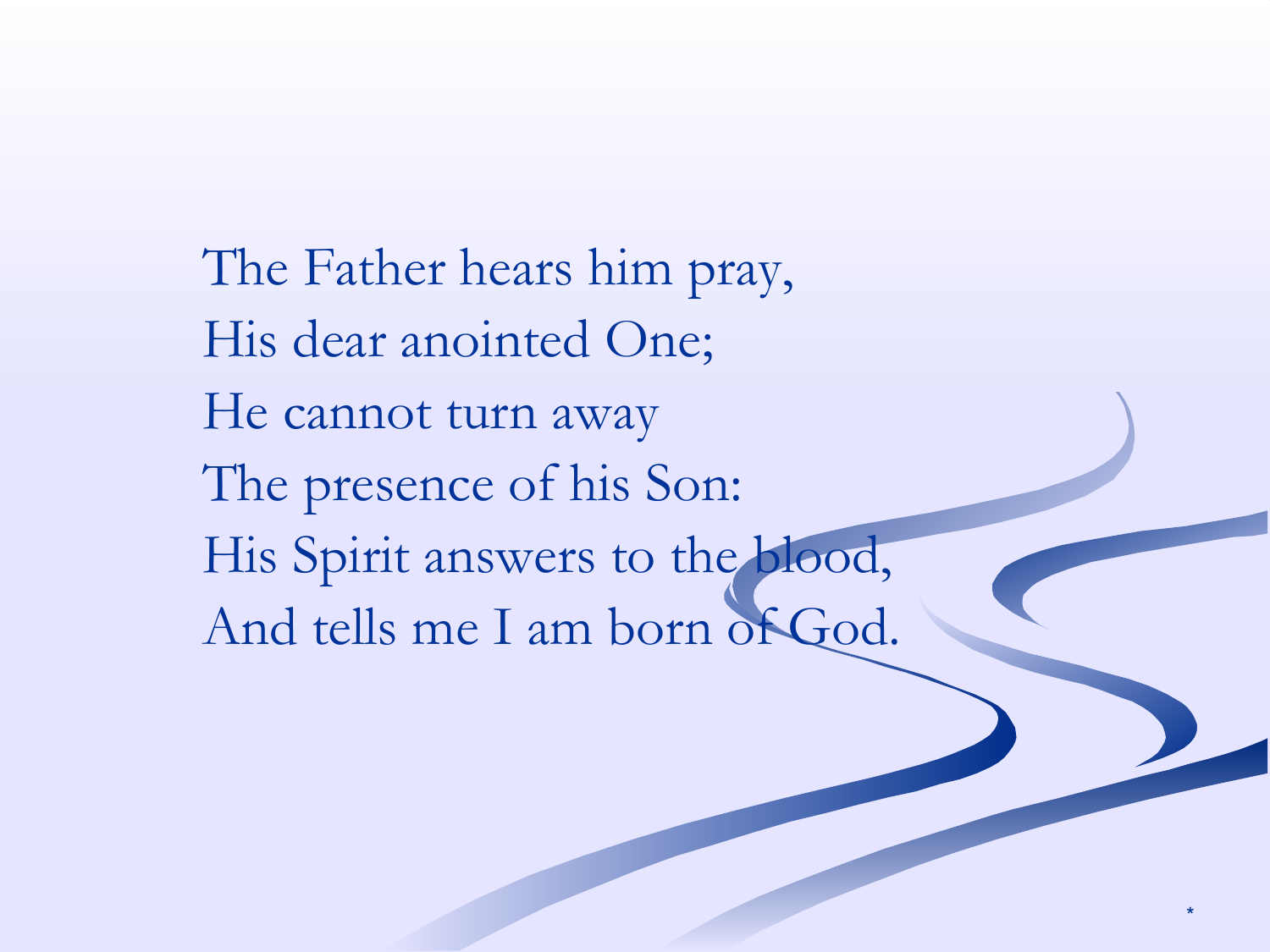#### **AWED BY GRACE (THE COMMON ELEMENT IN THE LAST SEVERAL POINTS)**

●Grace portrayed as gracious, cooperative activity of a Triune God

•From our point of view, undeserved and lavish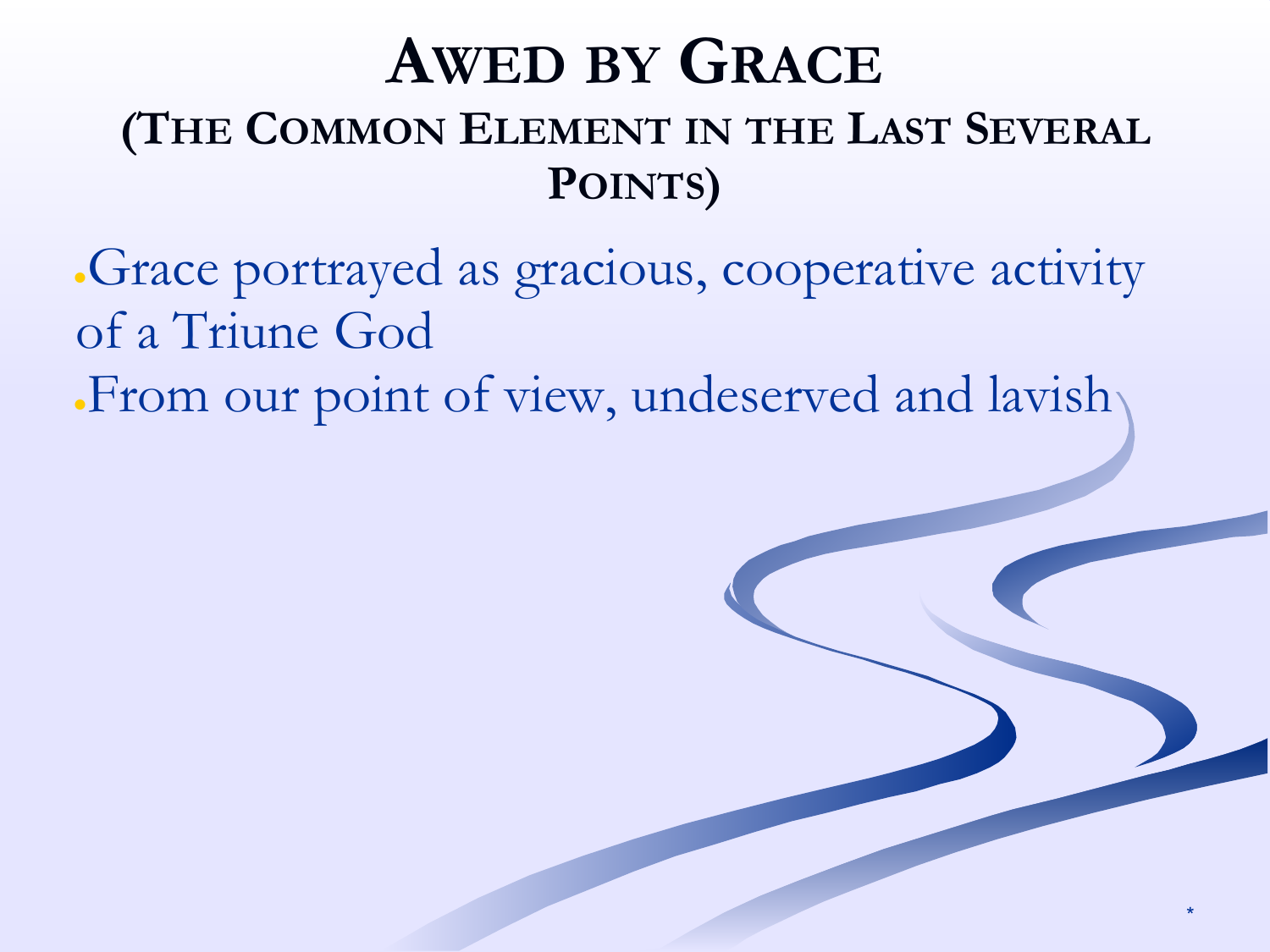## **LESSONS FROM WESLEY FOR THE CONTEMPORARY SONG WRITER**

- Be taken up with a fundamental paradox of the Christian faith: the Incarnation.
- ●Juxtapose our personal story against a larger, more cosmic Story.
- Incorporate a dynamic sense of time and remembrance. Sing a biblical story from the inside out.

- . Put the emphasis upon divine activity (Let God have good, strong verbs).
- Be mesmerized by the Trinity.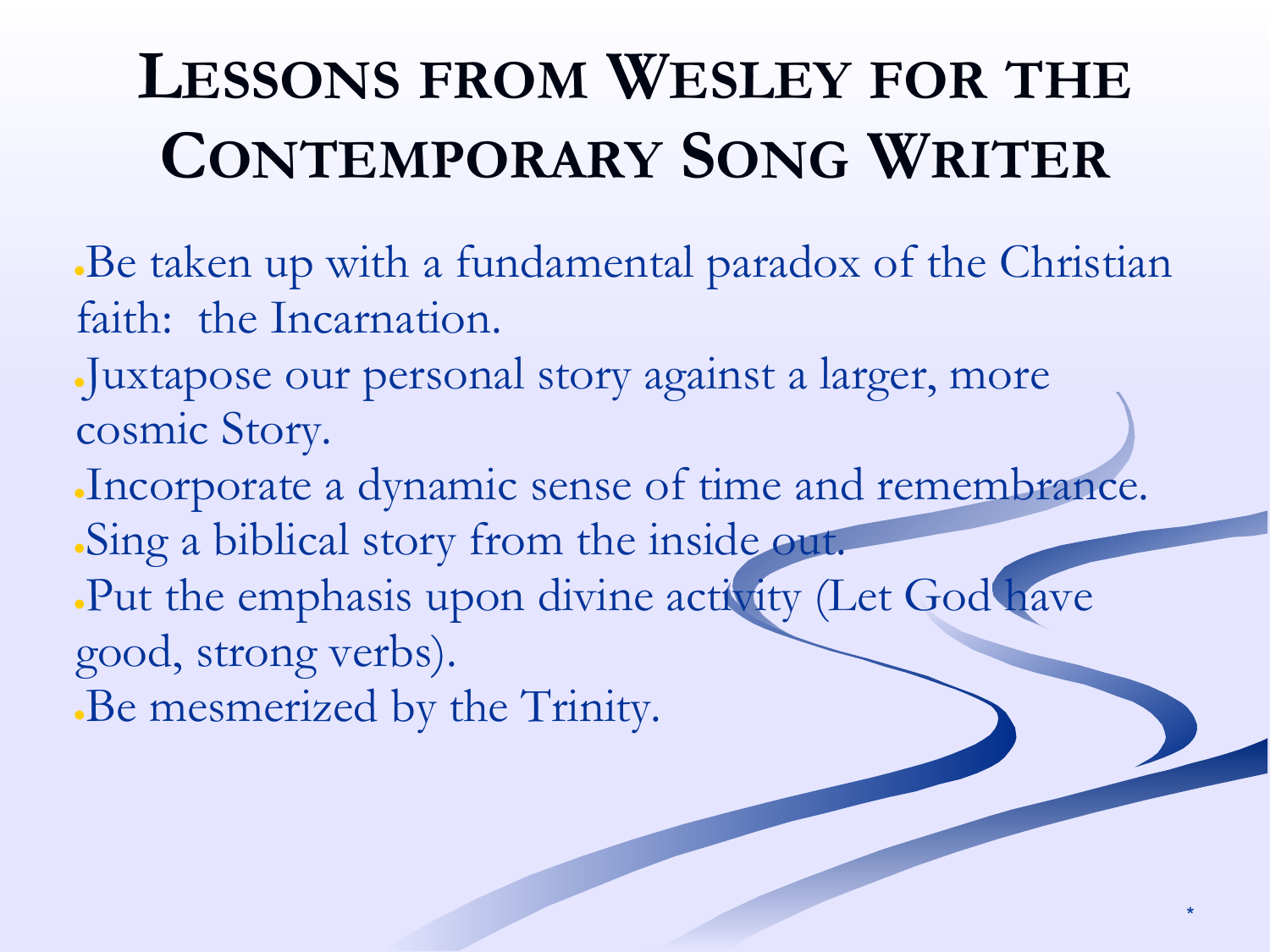### **THEOLOGY AND THE FIRE OF THE LOVE OF GOD?**

●Wesley demonstrates that profound theology is oil, not water, when thrown on the fire of the love of God.